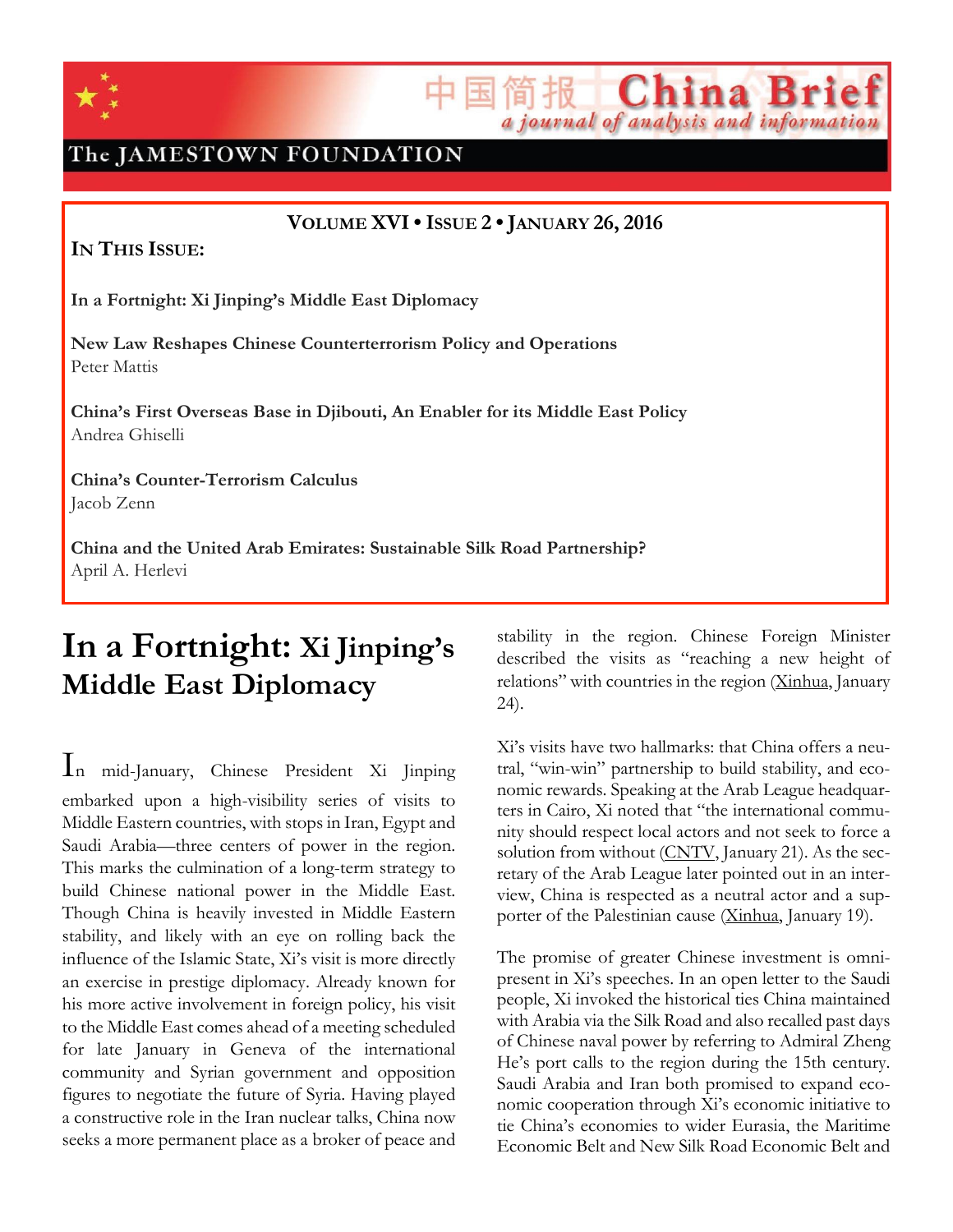21st Century Maritime Silk Road (the Belt and Road Initiative) (OBOR).

China, however, has chosen to show engagement and leadership in the region at an awkward moment. Saudi Arabian and Iranian ties—never robust to begin with—experienced a major rift over the course of 2015. Earlier this month, relations were shattered due to the execution of a popular Shia cleric Nimr al-Nimr and Iranian accusations that its embassy in Yemen where Iran and Saudi are fighting a proxy war—was targeted during an air strike (China [National](http://china.cnr.cn/xwwgf/20160108/t20160108_521081886.shtml) Radio, January 8). Against this background, China is expanding its ability to project power throughout the region, reorganizing its counterterrorism apparatus, and exploring new avenues for energy and investment with its partners in the region (for more details on these topics, see the other articles in this issue).

Saudi Arabia has an impressive collection of allies, and outspends its much more populous rival Iran on defense. Despite low oil prices and continuing crises to the north in Iraq and Syria and to the South in Yemen, Saudi Arabia has a strong economy. By playing a leading role in the Gulf Cooperation Council, a group of aligned Arab Gulf States, Saudi Arabia has tremendous influence with the regions other "petro states." With \$69 Billion dollars in bilateral trade and an estimated 16 percent of Chinese oil coming from Saudi Arabia, the Saudi relationship is one where China cannot afford to miscalculate. Unsurprisingly then, China's relationship with Saudi Arabia has not just been about oil and romanticized history.

China has also chosen to continue building a strong relationship with Iran. Xi's visit to Tehran during this trip saw the signing of agreements to cooperate on high speed rail projects, and to deepen oil and gas production [\(Sina,](http://news.sina.com.cn/c/nd/2016-01-18/doc-ifxnqriz9782665.shtml) January 18). Chinese petroleum companies have partnered with Iran to explore Iran's vastthough difficult to access—gas fields, and conventional oil exports made sanctions on Iranian exports a bitter pill. China has been building stronger military ties with Iran over the past few years (*[China](http://www.jamestown.org/programs/chinabrief/single/?tx_ttnews%5Btt_news%5D=43497&tx_ttnews%5BbackPid%5D=789&no_cache=1) Brief*, February 4, 2015). Earlier in 2015, PLA General Staff Department (GSD) Deputy Chief Admiral Sun Jianguo, visited Iran [\(MOD,](http://news.mod.gov.cn/headlines/2015-10/15/content_4624278.htm) October 15, 2015). Perhaps in part due to this strong economic and military relationship, China has been able to act as a "neutral" party when international pressure comes to bear on Iran. State Councilor and

former Minister of Foreign Affairs Yang Jiechi met with Egyptian President Abdel Fattah al-Sisi in June of last year as part of China's participation in urging Iran to accept a deal to deactivate its nuclear program [\(Xinhua,](http://news.xinhuanet.com/2014-06/16/c_126627550.htm) June 2, 2015; *[China](http://www.jamestown.org/programs/chinabrief/single/?tx_ttnews%255Btt_news%255D=44172&tx_ttnews%255BbackPid%255D=789&no_cache=1#.VqWdw8deYWw) Brief*, July 17, 2015).

Where, then, do Chinese interests in the Middle East stand? Despite talk of "people to people" connections, national security and economic interests remain China's primary reason for engagement in the Middle East. Though Chinese growth has slowed, and it has actively worked to diversify and expand both its energy production and sources, China will remain reliant on Middle Eastern oil for much of its energy. Its other economic interests in the region, though small compared to the trade for oil, are also growing and diversifying (See in this issue: China and the United Arab Emirates: Sustainable Silk Road Partnership?). Though China has committed itself toward building a strong relationship with Iran, the numbers seem to indicate a much deeper relationship with Saudi-aligned nations (see below).

**Chinese Interests in the Middle East**

| (Bilateral Trade in billions of US Dollars <sup>1</sup> , Oil Exports in Percent-<br>age of Chinese Total Imports <sup>2</sup> )                                                                  |        |       |                              |                |       |
|---------------------------------------------------------------------------------------------------------------------------------------------------------------------------------------------------|--------|-------|------------------------------|----------------|-------|
| Gulf Cooperation Council States                                                                                                                                                                   |        |       | "Shia Crescent" <sup>3</sup> |                |       |
| Saudi Arabia                                                                                                                                                                                      | \$69   | 16%   | Iran                         | \$53.9         | $9\%$ |
| Arab<br>United<br>Emirates                                                                                                                                                                        | \$54.7 | $4\%$ | Iraq                         | \$28.4         | $9\%$ |
| Oman                                                                                                                                                                                              | \$25.8 | 10%   | Leb-<br>anon                 | \$2.6          |       |
| Kuwait                                                                                                                                                                                            | \$13.4 | $3\%$ | Syria                        | $\text{\$}$ .9 |       |
| Qatar                                                                                                                                                                                             | \$10.3 |       |                              |                |       |
| Bahrain                                                                                                                                                                                           | \$1.4  |       |                              |                |       |
| 1. UN Comtrade, 2014<br>2. Energy Information Agency, 2014<br>3. Note this is a notional arc of states with large Shi'a Muslim pop-<br>ulations whose foreign policy frequently aligns with Iran. |        |       |                              |                |       |

With a foreign policy that has been determinedly agnostic toward either side in Saudi-Iranian competition, China is more likely to leverage its influence in countries on both sides of the Sunni-Shia divide to maintain stability while growing its international prestige.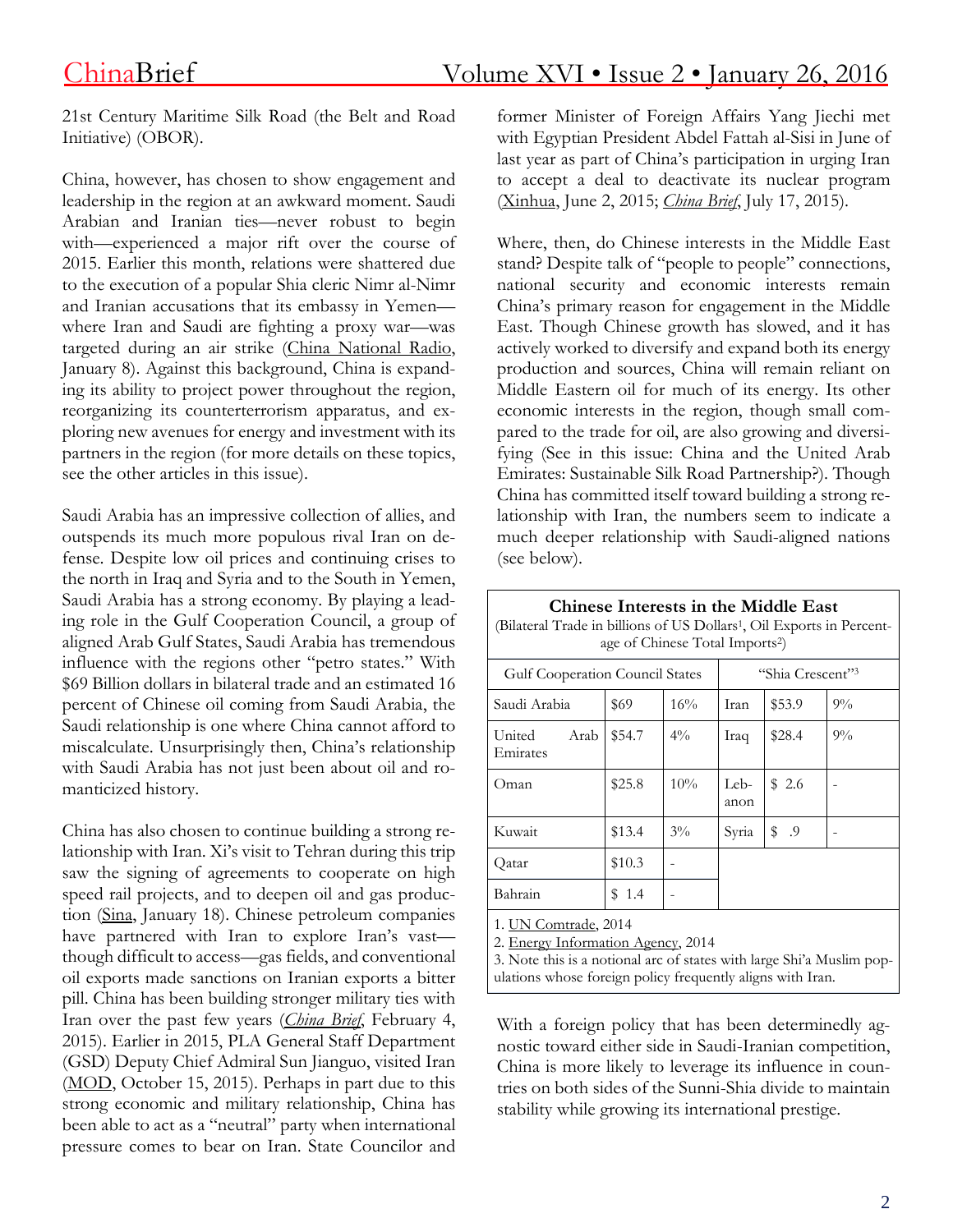\*\*\*

# **New Law Reshapes Chinese Counterterrorism Policy and Operations**

By Peter Mattis

 $O_n$  December 27, the National People's Congress approved China's new Counterterrorism Law, establishing a legal basis for counterterrorism operations and the authorities delegated to the security services for that mission [\(Xinhua,](http://news.xinhuanet.com/2015-12/27/c_128571798.htm) December 27, 2015). Earlier drafts of the law sparked international controversy after Beijing claimed the need for access to the communication and information system encryption keys used by Chinese and foreign companies operating in China. The Chinese state's role in intellectual property theft stoked fears that Beijing was using security concerns as an excuse to exploit foreign companies. Although this provision was softened, the approved text of the Counterterrorism Law still contains a number of expansive powers, such as restrictions on press coverage of terrorist incidents. The law's most important elements, however, address organizational changes to how the Chinese intelligence and security services conduct counterterrorism operations. The law creates a new counterterrorism policy system, which mirrors similar systems established for other security missions to improve coordination and information sharing.

#### **Highlights of the Counterterrorism Law**

The new Counterterrorism Law outlines a broad set of authorities and practices for the Ministry of State Security (MSS), the Ministry of Public Security (MPS), and other parts of the political-legal apparatus.

*Cooperation*: Information technology and telecommunications firms are required to cooperate as requested by the appropriate authorities. This cooperation includes the possibility of providing encryption keys and data otherwise kept private within a company's records. *Expanded Police Authority*: The police can restrain the activities of terrorist suspects, including preventing them from leaving a locality, meeting with others, and taking public transport.

*Use of Force*: The police are allowed to use weapons against armed terrorists in the middle of an attack without prior authorization. This strange provision seems to suggest either more police officers will be armed or that confusion about what police could do in the middle of an attack had stalled the responses to attacks, like the attacks at the Kunming train station in March 2014.

*Overseas Operations*: The People's Liberation Army and People's Armed Police are authorized to execute counterterrorism operations overseas with the approval of the Central Military Commission. The Ministry of Public Security is similarly authorized with the approval of the host country and the State Council [\(Xinhua,](http://news.xinhuanet.com/english/2015-12/27/c_134955929.htm) December 27, 2015).

As with the Counterespionage Law passed in late 2014, the new Counterterrorism Law contains provisions that provide a legal foundation for activities that are probably already occurring (*[China](http://www.jamestown.org/single/?tx_ttnews%255Btt_news%255D=43624&no_cache=1#.VoQ06korLIU) Brief*, March 6, 2015). State media also pointed out that some of the practices formalized in the new law were drawn from studies of U.S. and European security legislation. Although this obvious propaganda point is intended to undermine Western criticism of some of the law's features, many of the authorities are not unlike how Western security services operate [\(Xinhua,](http://news.xinhuanet.com/english/2015-12/27/c_134955837.htm) December 27, 2015; [Legal](http://www.fzshb.cn/2015/fzsp_1229/17059.html) [Network,](http://www.fzshb.cn/2015/fzsp_1229/17059.html) December 29, 2015). The primary difference is the latter receive judicial and legal oversight for their operations and often do not possess the authority to proceed without that oversight.

The explicit discussion of Chinese armed forces and the security services operating abroad highlights Beijing's growing willingness to use force outside China and engage in joint operations to protect Chinese overseas interests, even if such operations are not necessarily related to terrorism. An incident on October 5, 2011, in which 13 Chinese riverboat sailors were killed by drug smugglers, galvanized the government to take action (*[China](http://www.jamestown.org/single/?tx_ttnews%255Btt_news%255D=38657&no_cache=1#.Vo8DJvkrLIU) Brief*, November 11, 2011). After a flurry of negotiations, the MPS began coordinated river patrols on the Mekong River and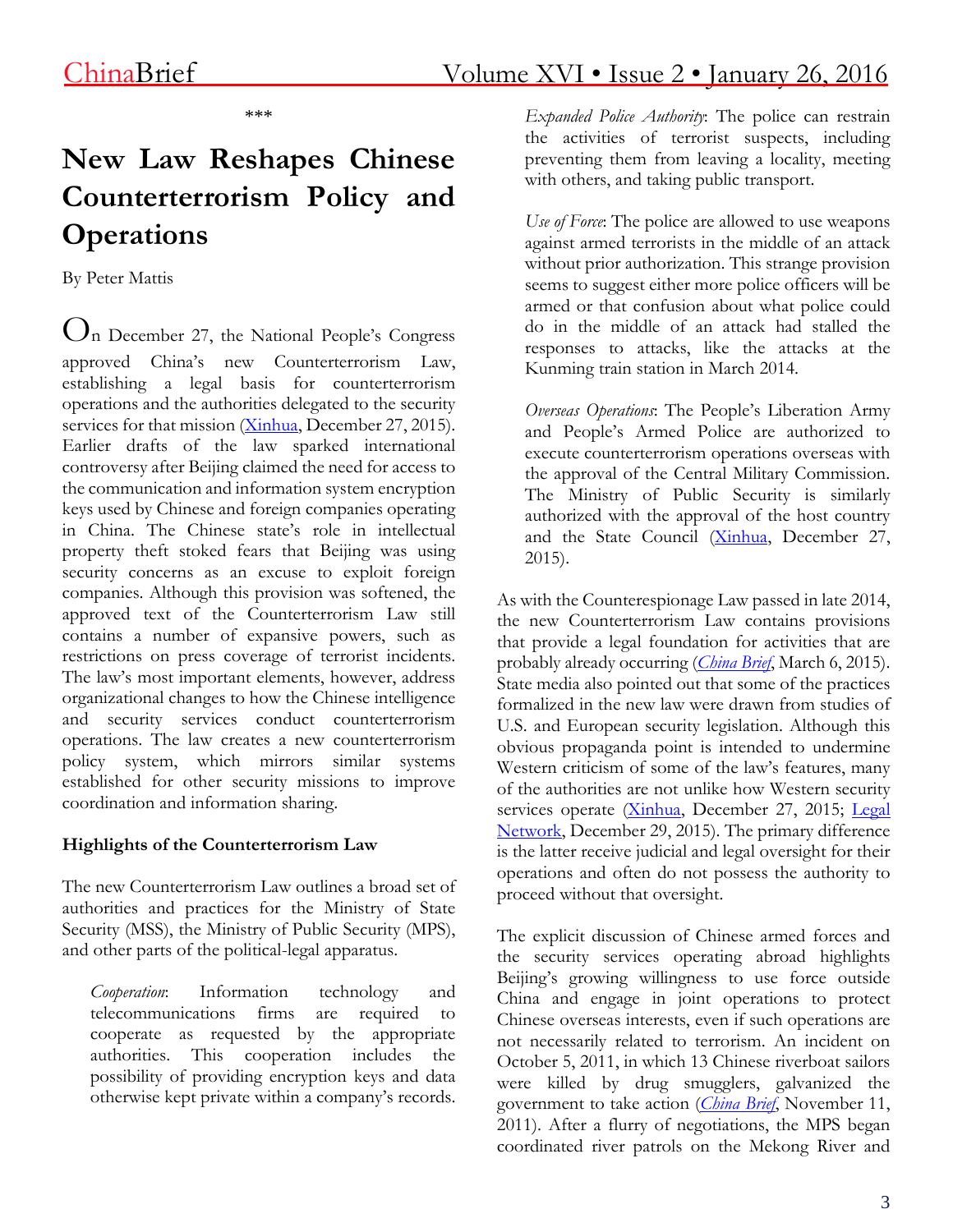deployed officers to Laos to provide operational support in the hunt for the drug lord, Naw Kham, responsible for the murders [\(Xinhua,](http://news.xinhuanet.com/english/china/2012-09/19/c_131860967.htm) September 19, 2012). The MPS has conducted joint operations in Angola to capture a Chinese criminal gang, and Xi Jinping's anti-corruption campaign led to MPS officers being deployed overseas to track fugitives and liaise with local authorities, as well as use Interpol channels to put pressure on those fugitives [\(Xinhua,](http://www.ah.xinhua.org/news/2012-08/25/content_25545675.htm) August 25, 2012; *[SCMP](http://www.scmp.com/news/china/policies-politics/article/1773872/chinas-graft-busters-release-list-100-wanted-fugitives)*, April 23, 2015; [Xinhua,](http://news.xinhuanet.com/english/2015-10/29/c_134762481.htm) October 29, 2015). The PLA's different service elements also appear to be seeking roles, as demonstrated by PLA Navy marines' participation in a recent training exercise in Xinjiang [\(Xinhua,](http://news.xinhuanet.com/mil/2016-01/08/c_128606870.htm) January 8). The need to protect Chinese citizens from kidnappings or worse (as Chinese deaths in the Boston Marathon bombings, the Islamic State execution, and the bombing in Bangkok amply demonstrate) and the inability of the Chinese government to do so probably generated momentum for the international aspects of the Counterterrorism Law (*[Bangkok](http://www.bangkokpost.com/archive/city-police-probe-uighur-revenge-motive-for-blast/660640) Post*, August 19, 2015; *[China](http://www.jamestown.org/single/?tx_ttnews%255Btt_news%255D=38964&no_cache=1#.Vp_dNvkrLIU) Brief*, February 3, 2012; *[China](http://www.jamestown.org/single/?no_cache=1&tx_ttnews%255Btt_news%255D=39362#.Vp_czfkrLIU) Brief*, May 11, 2012).

#### **Establishing a New Counterterrorism Structure**

The most important provisions relate to a new policy and operations system focused on creating and implementing counterterrorism policy. The system will bring together counterterrorism elements of the MSS, MPS, and possibly the People's Armed Police under a quasi-autonomous structure, distinct from other policymaking bodies like the Political-Legal Commission. The law contains two provisions that outline the structure of the policy system:

*National institution for counterterrorism work* (国家反恐 怖主义工作领导机构): This leading institution at the national level will be present at every level of government at least down to the municipality. The organizations in this structure will be responsible for conducting counterterrorism operations;

*State Counterterrorism Intelligence Center* (国家反恐怖 主 义 情 报 中 心 ): The State Counterterrorism Intelligence Center (SCIC) would serve as an interdepartmental and inter-regional clearinghouse for "counterterrorism intelligence information work" ( 反 恐 怖 主 义 情 报 信 息 工 作 ) and coordinating related resources. The MPS and MSS, as well as their provincial departments and subprovincial bureaus, therefore, would submit counterterrorism information to the SCIC. The work of the SCIC also will be buttressed by subnational counterterrorism intelligence centers; however, the law is ambiguous about what level of government is required to set up a local center. The SCIC also will provide analytic reports and warning of terrorist activities to local security forces [\(Xinhua,](http://news.xinhuanet.com/2015-12/27/c_128571798.htm) December 27, 2015).



The law mentions each of the major political-legal institutions contributing to the new counterterrorism institutions—namely, the MSS, MPS, People's Procuratorate, and the court system. The "relevant departments" (有关部门) could include the principal military intelligence departments within the PLA General Staff Department (or possibly the newlyestablished Strategic Support Force), the People's Armed Police, and the United Front Work Department (UFWD). The relevance of the first two are obvious, but their role depends on whether the Central Military Commission authorizes their participation. The latter has responsibility for manufacturing consent among the ethnic minority groups for Beijing's rule, and some evidence suggests the United Front system has become more involved in managing unrest in Xinjiang (*[China](http://www.jamestown.org/programs/chinabrief/single/?tx_ttnews%255Btt_news%255D=41180&cHash=3902ecdc951e5366abf04823ca9f5a0a#.VoRpdUorLIU) [Brief](http://www.jamestown.org/programs/chinabrief/single/?tx_ttnews%255Btt_news%255D=41180&cHash=3902ecdc951e5366abf04823ca9f5a0a#.VoRpdUorLIU)*, July 26, 2013). The UFWD potentially adds capabilities, including intelligence, indoctrination, and the authority to integrate outsiders, albeit in a controlled form, into the party's political processes.

According to the law's text, the counterterrorism intelligence system will draw upon the full capabilities of the Chinese intelligence and security apparatus. The law authorizes MPS and MSS elements to recruit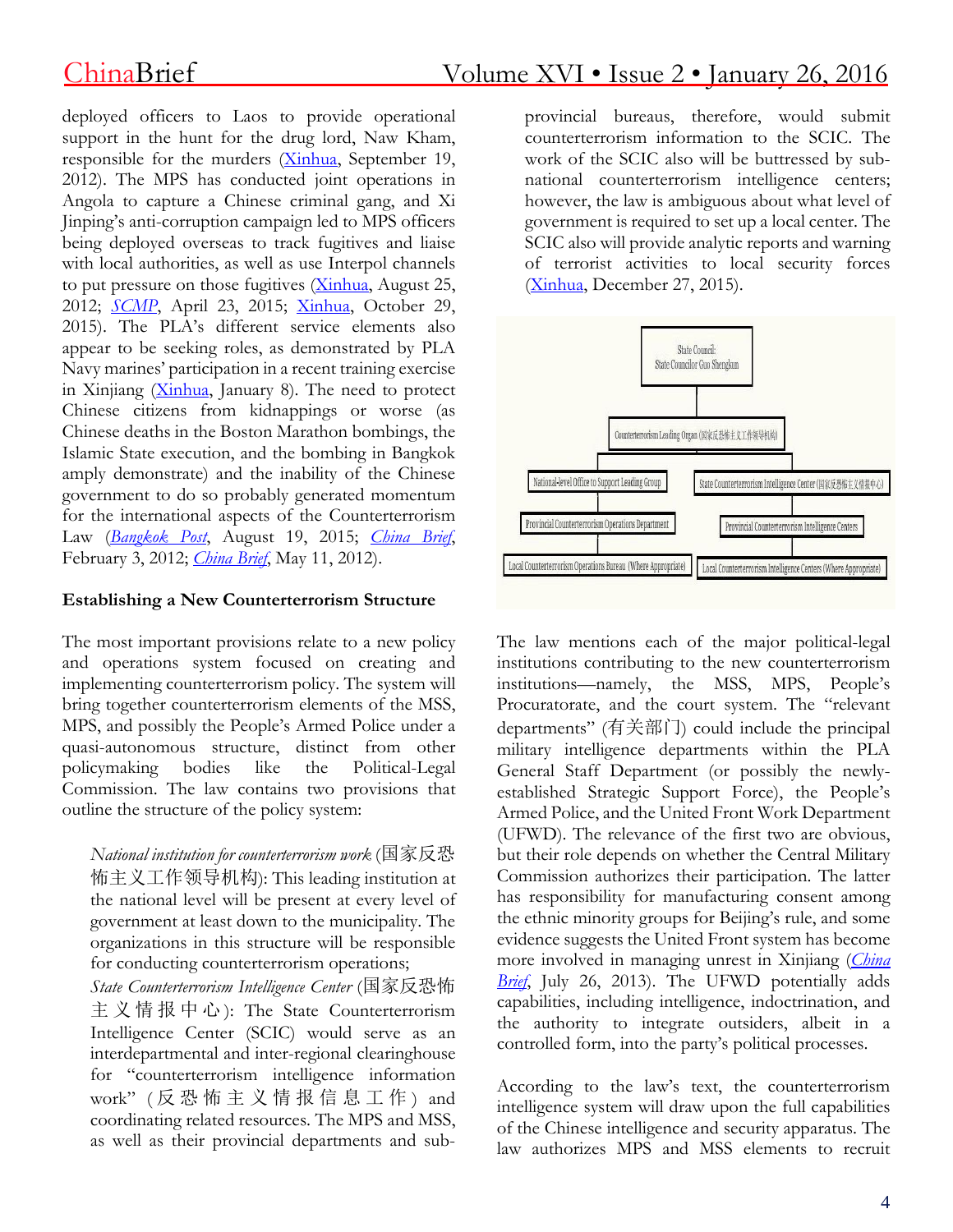sources as well as develop a broad network of contacts ("rely on the masses" and "establish a grassroots work force") to provide tip-offs. Technical reconnaissance means, such as computer network operations, can also be employed, provided the information collected is used solely for counterterrorism operations. The law's text is explicit on this point, probably to assuage concerns that Western companies providing their encryptions keys would be vulnerable to economic espionage [\(Xinhua,](http://news.xinhuanet.com/2015-12/27/c_128571798.htm) December 27, 2015). Additionally, the MPS is singled out for its capability to collect information on and track an individual through their identification documents and biometrics, as well as real name registration for many telecommunications and Internet services. The law authorizes the MPS to gather this data, and employ it to restrict the movements of terrorist suspects. These capabilities have been under development for some time, and the wording of the law (and the specific omission of the MSS) suggests that, without the counterterrorism law, the MSS could not draw upon these resources for state security work (*[China](http://www.jamestown.org/single/?no_cache=1&tx_ttnews%255Btt_news%255D=38013) Brief*, June 3, 2011). Integrating these collection capabilities under the SCIC might make the counterterrorism policy system the closest to an allsource intelligence system in China, second only to the military intelligence system.

The organizational details described in the Counterterrorism Law offer only a glimpse of what probably will be built up in the coming months, but this is not Beijing's first effort at integrating policy and operations against a particular challenge. The closest parallel to the new counterterrorism system is the structure of the 610 Office under the Leading Small Group for the Defense and Management of Evil Cult Issues (中央防范和处理邪教问题领导小组), established to target the *Falun Gong* quasi-spiritual movement. Beneath the leading small group is an executive office, the 610 Office itself, which staffs the group and formulates policy. Beneath the central 610 Office, every province and down to the county or municipal level has a local 610 Office. The personnel at each level are drawn from their local MPS and MSS bureaus, and they work in the 610 Office independent of their home element. By seconding police and intelligence officers away from their home ministry, the 610 Office sharply reduces bureaucratic friction and competition. Because the MSS adopted the police rank system in the early 1990s, performance evaluations can be standardized and being assigned to the 610 Office does not obviously disrupt one's career (Xinhua, September 16, 1992; December 23, 1992). The effectiveness of Beijing's campaign against Falun Gong over the last 17 years suggests the 610 Office structure streamlines domestic security intelligence and operations.

Comparing the available information on the counterterrorism system to the 610 Office structure raises a few questions about the new set of organizations and how they will function. First, this system will operate under the State Council, unlike the 610 Office, which operates under the Party's umbrella. This could signal that the UFWD or related institutions would not be included in counterterrorism. Unless a counterterrorism leading small group is established inside the Party or the State Security Committee (中央 国家安全委员会) to serve as the primary authority, the new system almost certainly will be focused narrowly on security operations rather than a comprehensive counterterrorism effort. An integrated approach would be signaled by making united front work as a constituent part of the system or placing senior counterterrorism officials in the Chinese People's Political Consultative Congress separate from their home ministries. Otherwise, placing a Party organization like the UFWD under or integrating with a State–Council-led effort seems unlikely, if not unthinkable.

Second, the status of the counterterrorism personnel assigned to the new counterterrorism system probably will affect how well the system functions. In the 610 Office structure, police and intelligence officers are seconded over, removing them from their home agencies. For the operational elements of the counterterrorism system, mimicking the 610 Office may be the most beneficial option. The personnel work separately in an integrated office, but can later return to their home ministry. The SCIC and any sub-national elements, however, might be better served by a task force structure, more akin to the Olympic security intelligence organizations. The Chinese intelligence officers and information workers assigned would have direct connectivity back to their home offices with the ability to search for useful information and feed it into the SCIC rather than wait for the ministry to provide intelligence reporting as it determines relevance. The Olympics, however, were an exceptional political event, and Beijing may not be prepared to push such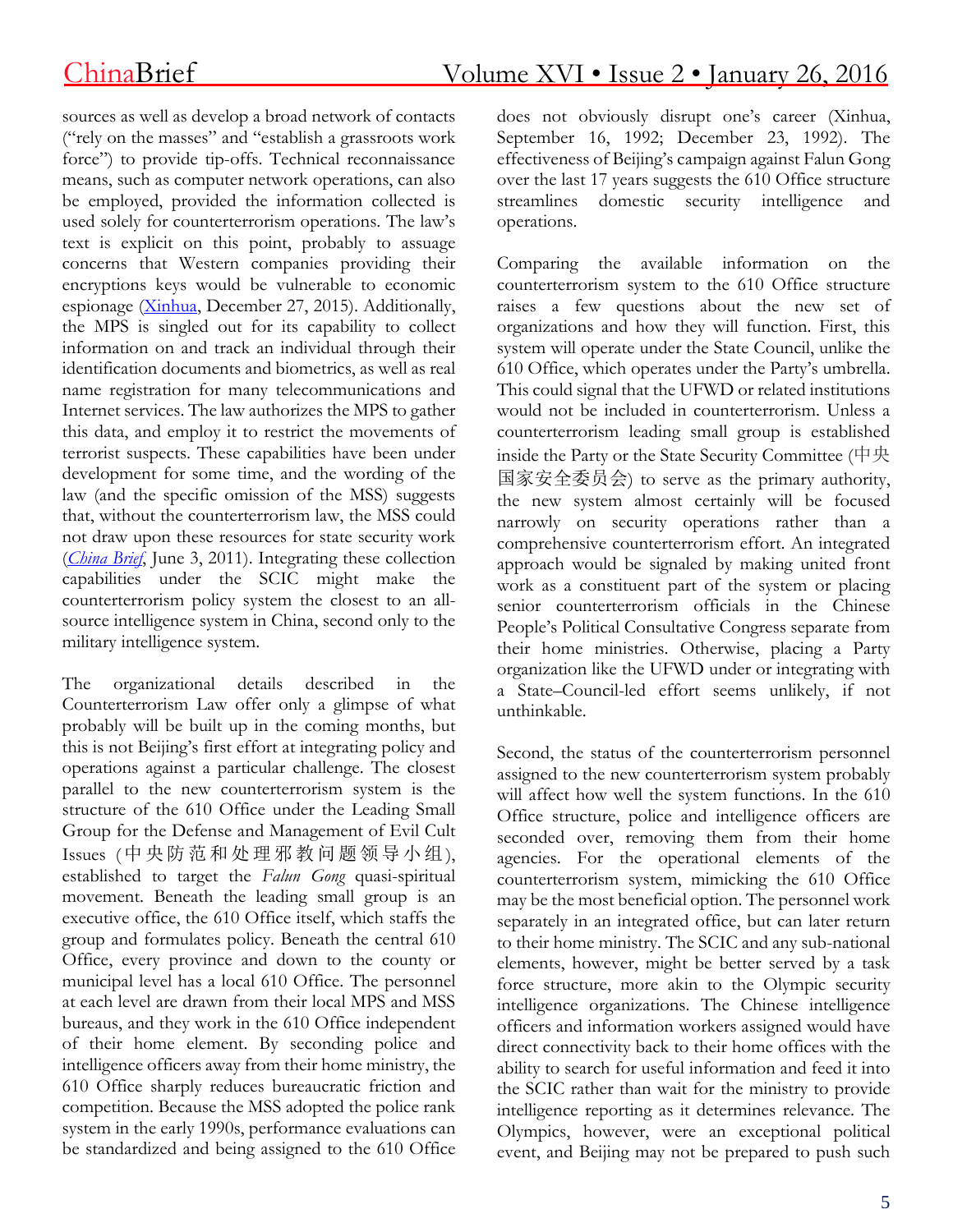integration in a system where rivalries have been the historical norm. **[1]**



#### **Conclusion**

The Counterterrorism Law, in large part because of the organizational changes, marks a significant change in Beijing's intelligence and security operations against what it considers to be terrorist targets. Although counterterrorism probably will not be on par with similarly integrated systems (Taiwan, Falun Gong, and preserving stability) led by Politburo Standing Committee members, the new authorities and institutional structure likely will be sufficient to integrate policy and operations both at home and abroad. Though the implementation remains to be seen, there is little reason to doubt NPC Chairman Zhang Dejiang's assertions that the new law, by establishing the basic principles of counterterrorism operations, "will improve [China's] counterterrorism capability and level" [\(Xinhua,](http://www.npc.gov.cn/npc/xinwen/2015-12/28/content_1957328.htm) December 27, 2015).

The new organizational structure for counterterrorism should smooth out some of the tensions between the MPS and MSS over which ministry has jurisdiction in terrorism cases. In China, the definitions of public security and state security complicate the handling of terrorism when the individuals involved are Chinese citizens. Ostensibly, the MPS should have primacy, but, if there is an international dimension to why these people pose a threat, then the MSS should have primacy. The difference in political clout, however, is substantial. MPS officials frequently outrank their MSS counterparts at every level of the Political-Legal Committee structure, and the former has started to encroach on the MSS's national security prerogative (*[China](http://www.jamestown.org/programs/chinabrief/single/?tx_ttnews%255Btt_news%255D=40721&cHash=f1a040999f18d83c1c56713807fc5e6f) Brief*, April 12, 2013).

In addition to streamlining operations, the counterterrorism system should improve the flow of information across the relevant ministries. The creation of a national-level intelligence center above the operational counterterrorism offices establishes a clear structure outside of the MPS and MSS for who should be handling what tasks. Instead of feeding a competing ministry, the agencies will be supporting a national policy system in which clearer directions and established overarching objectives ensure a basic level of cooperative effort as can be seen in operations against Taiwan (*[China](http://www.jamestown.org/programs/chinabrief/single/?tx_ttnews%255Btt_news%255D=43161&cHash=65b3729a7a402f49610ea0b38e9463ee#.Vo7G-EorLIU) Brief*, December 5, 2014).

*Peter Mattis is a Fellow in the Jamestown Foundation's China Program and edited* China Brief *from 2011 to 2013.* **Note**

1. David Ian Chambers, "Edging in from the Cold: The Past and Present State of Chinese Intelligence Historiography," *Studies in Intelligence*, Vol. 56, No. 3 (September 2012), pp. 31–46.

\*\*\*

# **China's First Overseas Base in Djibouti, An Enabler of its Middle East Policy**

By Andrea Ghiselli

 $A$ lthough China has yet to achieve superpower status in the realm of security, it is certainly making concerted efforts toward becoming one. On November 26, Chinese Ministry of Defense spokesperson Wu Qian confirmed that China and Djibouti are holding negotiations over the construction of a logistic military base in the Horn of Africa [\(China.com,](http://military.china.com/news/568/20151126/20827457_all.html#page_2) November 26, 2015). Observers both in China and abroad have long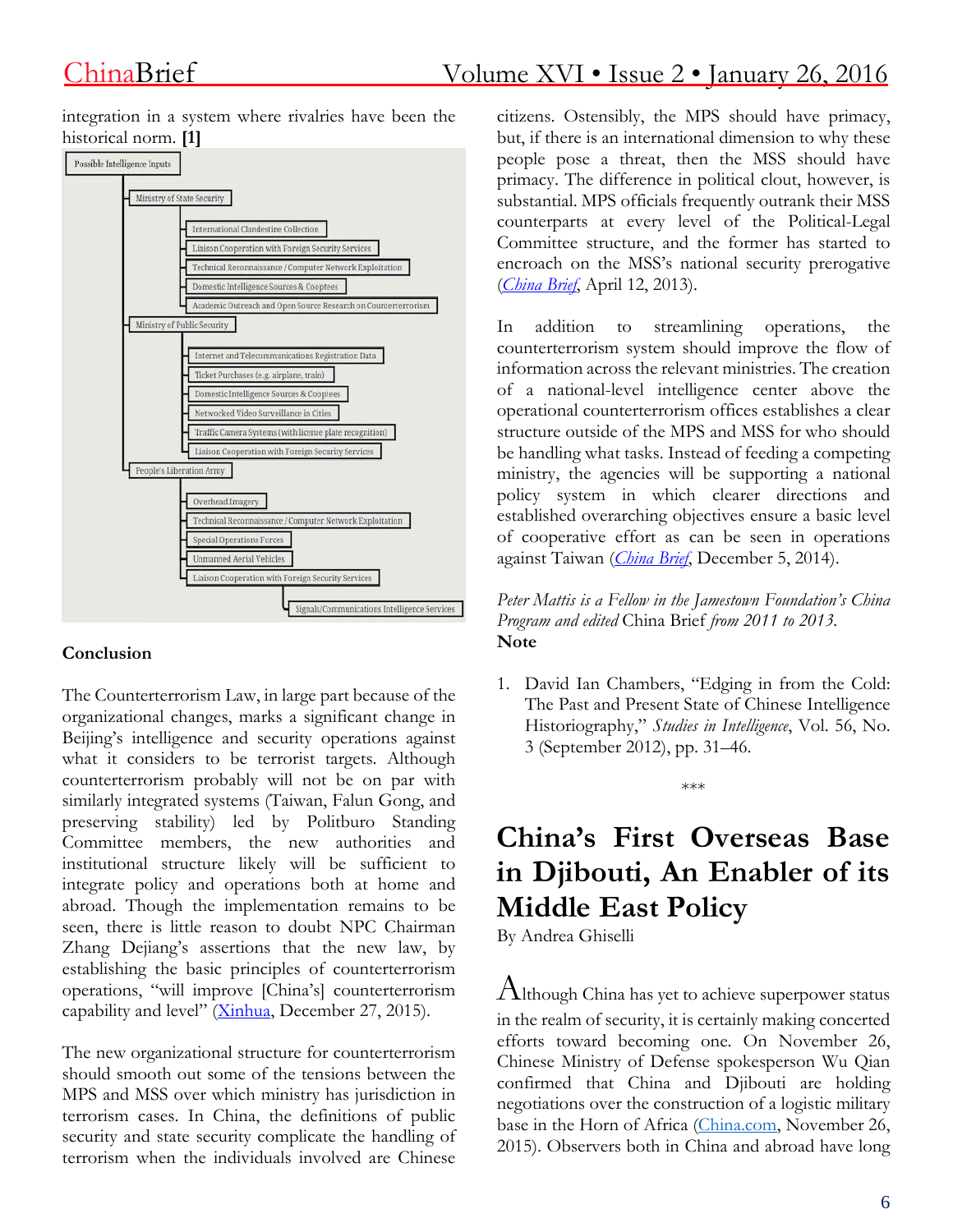awaited an announcement of this kind. The visit of the People's Liberation Army Chief of General Staff Fang Fenghui to the East African country in early November last year was taken as a strong indication that a deal was being negotiated [\(Global](http://opinion.huanqiu.com/1152/2015-11/7976011.html) Times, November 14, 2015; The [Diplomat,](http://thediplomat.com/2015/11/is-china-moving-closer-to-a-military-base-on-the-horn-of-africa/) November 14, 2015; [81.com,](http://english.chinamil.com.cn/news-channels/china-military-news/2015-11/09/content_6761210.htm) November 9, 2015). Many believed it was just a matter of time, although Beijing had dismissed rumors as attempts to fuel the so-called "China threat theory" [\(Global](http://www.globaltimes.cn/content/951745.shtml) Times, November 10, 2015).

Djibouti currently hosts U.S., French, Italian and Japanese troops close to Djibouti City, where both the Doraleh Multipurpose Port and the country's only international airport are located. This begs the question of where China would locate its own base within the small country. U.S. Army Gen. David Rodriguez, head of U.S. Africa Command, indicated that uncertainties remain as to where the base will be located, to the north in Obock or at the port of Doraleh to the west of Djibouti City [\(USNI,](http://news.usni.org/2015/11/25/u-s-africom-commander-confirms-chinese-logistics-base-in-djibouti) November 25, 2015). Yet, for the time being, China Merchant Holding International part of the state-owned shipping conglomerate China Merchant Group—has announced it will provide a large share of a \$590 million investment necessary to upgrade the Doraleh Multipurpose Port [\(portstrategy,](http://www.portstrategy.com/news101/world/africa/djibouti-expansion-plans) September 7, 2015). U.S. analysts Andrew S. Erickson and Gabe Collins have suggested that building a logistics base in Obock may best serve China's interests in the region (China [Signpost,](http://www.chinasignpost.com/2015/07/11/djibouti-likely-to-become-chinas-first-indian-ocean-outpost/) July 11, 2015).

#### **Symbol or "Stepping Stone"**

Just as China's first aircraft carrier, the Liaoning, acted as a both a symbol of China's rise and a platform to practice more complex operations, the future base will have a highly symbolic value as China's first "protective facility" abroad (保障设施) in the definition provided by the People's Daily ([People's](http://world.people.com.cn/n/2015/1126/c157278-27860707.html) Daily, November 26, 2015). Although it might be seen as a mere rhetoric exercise, usually the term "facility" is used to indicate a small base mainly used for logistic purposes, rather than for attack operations like those established by Western countries. The attention payed by Chinese officials to this matter is part of the efforts to present the country as a peaceful one. However, what the facilities will consist of and what they will be used for is still unclear. According to spokesperson Wu's brief statement, the base will "provide better support to the Chinese armed forces to carry out peacekeeping operations, conduct anti-piracy operations in the Gulf of Aden and Somalia, and coordinate search-andrescue humanitarian operations. It will help the People's Liberation Army fulfill its international obligations, and to play a more active role in ensuring peace and stability at a regional and global level." In regards to better support for Chinese military operations abroad, it should be emphasized the fact that China is not only securing a stable foothold abroad, but it is also boosting its logistic capabilities with a growing fleet of both large and modern supply ships (China [Defense](http://china-defense.blogspot.com/2016/01/boring-logistics-picture-of-day-launch.html) Blog, January 3, 2016).

Most Chinese media outlets have not published extensively on the issue. Commentators either quoted Wu Qian's statement, or repeated the usual theme that China does not aim to achieve the status of a global hegemon, while also focusing on how it does not seek to compete against other state actors to carve a sphere of influence in the Middle East [\(Global](http://news.21cn.com/world/guojisaomiao/a/2015/1126/02/30314192.shtml) Times, November 26, 2015). Nevertheless, a recent article of the PLA Daily about peacetime military operations stressed the importance of "strengthening every kind of protective facilities and, in particular, speed up the construction of logistic footholds and facilities for joint antiterrorism training, with the main objective of protecting the troops while they carry out their tasks" [\(81.com,](http://www.81.cn/jwgd/2016-01/12/content_6853585.htm) January 12).

Journalist Xing Linan provided a number of interesting insights on how the PLA could make use of its new base in Djibouti [\(China.com,](http://military.china.com/kangzhan70/zhjw/11173869/20151126/20826203_all.html#page_2) November 26, 2015). The establishment of a new base must be understood in the context of China's military reforms toward the creation of a more agile a globally capable force. According to Xing, as well as providing the long-sought supply point for the PLA Navy, the base will be crucial to expand China's intelligence gathering capabilities in the area, and will offer to the PLA Air Force the long-sought opportunity to go global.

Indeed, the deployment of Shaanxi Y-9, Y-8 and Y-9 reconnaissance aircraft should not be ruled out. Yet, it should be pointed out that this would require an airstrip, forcing China to either establish the base close to Camp Lemonnier, or to build a new landing strip wherever the base is built, adding to the economic and political cost of the project. Moreover, Xing's article mentions the possibility of stationing 1,000 troops in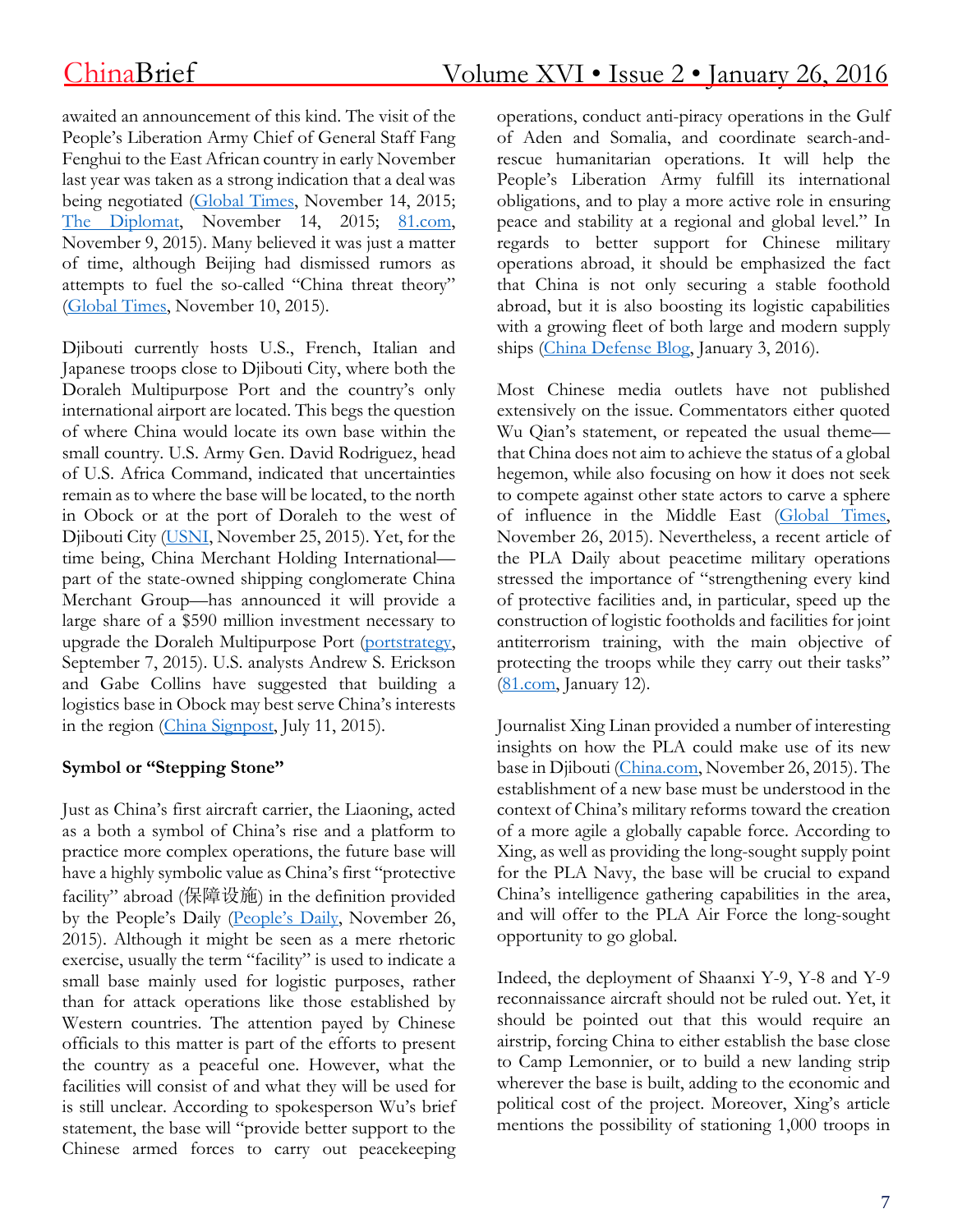Djibouti, mostly veterans from the contingents that participated in past UN peacekeeping operations.

### **The Japanese Model of Overseas Basing**

Were 1,000 troops to be deployed in Djibouti, it would mean that the Chinese base is likely to be similar to Japan's base in the area; the Japanese base was established in 2011, and hosts between 600 and 700 troops. A further hint that Japan offers the most fitting model for China's new base can be found in a detailed study carried out by Chinese scholars on lessons learned from the process that led Tokyo to establish its first overseas military base since the end of World War II. **[1]** The article emphasizes the role of anti-piracy escorts and counterterrorism as reasonable justification to establish a military base abroad without attracting international criticism. Moreover, both Asian countries share the common trait of having only limited experience in carrying out overseas operations. Thus, it would make sense for China to emulate the Japanese model, rather than looking to states like France or the United States who have deployed many more troops overseas.

China's military involvement in the region is backed up with a number of recent policies. The "China's Arab Policy Paper" released in early December 2015 places an unprecedented emphasis on military and counterterrorism cooperation with Arab countries (State [Council,](http://english.gov.cn/archive/publications/2016/01/13/content_281475271412746.htm) December 13, 2015). Moreover, these policy guidelines have been preceded by the creation of a new national security and antiterrorism law, as both lay down solid foundations for Chinese overseas military operations. In a rare interview, the officer in charge of the Central Military Commission's Legal Affairs Bureau clearly stated that for the first time, a Chinese law clearly allows for "carrying out UN-led peacekeeping operations, international disaster relief, maritime escorts and military operations to protect China's overseas interests" [\(81.com,](http://www.81.cn/jmywyl/2015-07/15/content_6586157_2.htm) July 15, 2015). This series of developments comes at a critical moment for the Chinese presence in North Africa and the Middle East. The tragic killing of a Chinese hostage captured by the Islamic State and the death of three executives of China Overseas Engineering Group among the casualties of a bloody November 2015 terrorist attack in Bamako, capital of Mali—are just the most recent reasons for China to strengthen security cooperation with the region. Indeed, growing concern

for the fate of Chinese citizens who work and live in unstable areas is clearly present in some articles appearing on the Chinese web in the aftermath of these tragedies.

### **Non-Hegemonic Power Projection**

Yet, assessing the impact of a larger military presence on the security of Chinese nationals is still difficult. Firstly, Chinese foreign policy is characterized by strong official opposition to permanent bases and military presence abroad. As stated by Professor Wang Hongwei from Renmin University: "China has a duty to protect its citizens and national interest from dangers and threats overseas, but the [commitment to] no military interference will not be easily abandoned" [\(Global](http://www.globaltimes.cn/content/953707.shtml#.Vk6ssp1z6vk.facebook) Times, November 19, 2015).

Secondly, even considering the increase of Chinese peacekeepers promised by Xi Jinping at the United Nations and the logistic "tail" provided by the base in Djibouti, the use of peacekeeping troops for such purpose is extremely difficult to organize due to logistic and bureaucratic reasons. Indeed, a former peacekeeper and security expert, Qian Liyan, regards the use of private security companies as more likely, although the Chinese companies in that sector are still unprepared for such a role [\(China.com,](http://www.china.com.cn/cppcc/2015-11/22/content_37128846.htm) November 22, 2015). Yet, as recent academic articles in Chinese journals have shown, it is unlikely that in the future Chinese companies will play a more prominent role in this regard. **[2]** Beyond the protection of its citizens abroad, China could use the base to play a more constructive role in the fight against global terrorism in general, and the Islamic State in particular. Andrew Small, Wei Zhu and Eric Hundman have already pointed out that China has supported a tougher stance against terrorist groups; a larger military contribution more likely in the form of logistic support as opposed to direct intervention in the fight would be imaginable if the political pieces of a grand coalition could be put together [\(Foreign](http://foreignpolicy.com/2015/11/24/china-islamic-state-terrorism-war-beijing-paris-us/?utm_content=buffer207e4&utm_medium=social&utm_source=facebook.com&utm_campaign=buffer) Policy, November 24, 2015). Chinese media outlets have observed the possibility for China to establish a base in Djibouti could be conducive for carrying out operations of this kind, and scholars affiliated with the People's Armed Police and Ministry of Public Security have examined the role played by the new National Security Commission in leading China's antiterrorism efforts, creating the necessary conditions to allow Chinese soldiers to operate in other countries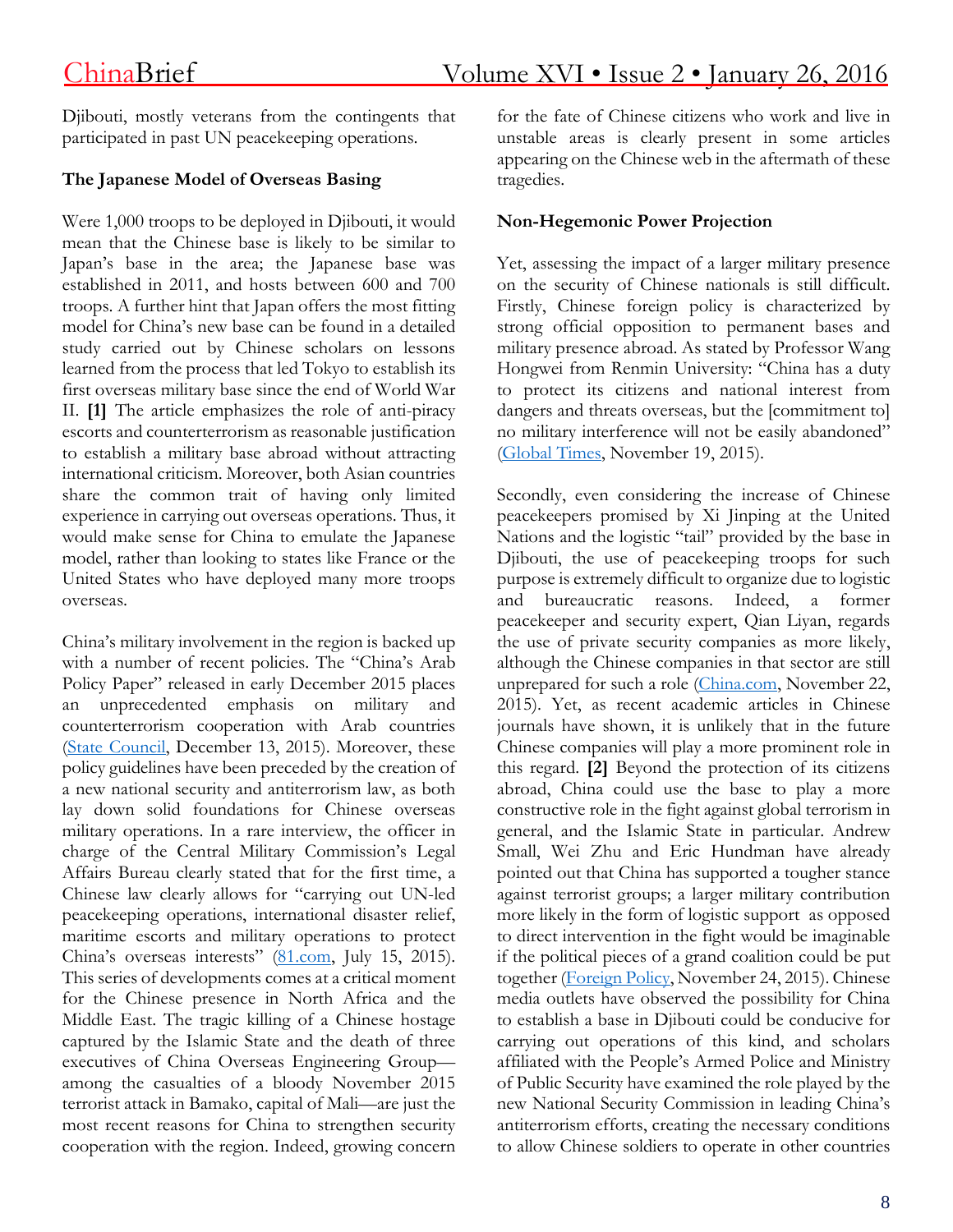newly enacted counterterrorism law provides the legal authority for PLA and PAP soldiers to be sent abroad under command of the Central Military Commission, it can be argued that a base in Djibouti will prove to be of fundamental importance to China's efforts. However, having voted in favor of UNSC Resolution 2249 (2015) in November 2015, it is difficult to imagine China using this "ticket to Syria"—as Chinese netizens call the Resolution—to proactively intervene in the region [\(Tieba.com,](http://tieba.baidu.com/p/4173255651) November 21, 2015). **Conclusion**

The establishment of a logistics base in Djibouti puts an end to the debate about the relationship between the People's Liberation Army and the One Belt One Road—Xi Jinping's flagship diplomatic initiative thereby providing new options to China's policymakers and strategists (*[China](http://www.jamestown.org/programs/chinabrief/single/?tx_ttnews%25255Btt_news%25255D=44498&cHash=6e55200c2fa85acde07b4719c9091b0b#.VpcKmxWLTIU) Brief*, October 19, 2015). However, China's role in the region is still minute in comparison to traditional powers for whom operations in the area in large numbers and multiple regional bases are routine.

With Taiwan remaining the Chinese military's most important strategic mission, and maritime disputes in the East and South China Seas still far from being resolved, military operations in the Middle East will persist as an important learning tool for China's armed forces. However, the country will hardly engage in high intensity fights in the region. Rather, it is likely that China will seek to conduct some sort of "win-win global operations" with other countries, and its global military power projection capabilities will remain relatively limited compared to those of the United States. **[4]** The base will certainly assist the PLA Navy by providing a stable supply point for its anti-piracy task forces; more importantly, however, it should be considered as an important enabler of a more active Chinese engagement in the region, together with the larger contribution of troops and funds that China has secured for further UN peacekeeping operations. As of December 2015, UN peacekeeping data reports that China already has some 2,800 troops deployed in Africa under the UN's aegis, roughly 1,000 more than the number of troops sent the same month in 2014. The base represents the same mix of self-interest and desire to be perceived by other countries as a rising provider of public goods that motivated China to begin anti-piracy operations in late 2008.

If China's involvement in anti-piracy operations have helped the Chinese navy prepare for long-range operations, then the establishment of Djibouti can viewed as yet another stepping stone to extend the reach and endurance of Chinese maritime strength.

*Andrea Ghiselli is a Ph.D. candidate at the School of International Relations and Public Affairs of Fudan University, and a non-resident Research Assistant for the Torino World Affairs Institute (T.wai), Italy. His research areas include the PLA's approach to Missions Other Than War (MOOTW) and China-Middle East relations.*

### **Notes**

- 1. 孙德刚 Sun Degang 陈友骏 Chen Youjun, "试析 日本在吉布提军事基地的部署与影响" (Japan's Military Base in Djibouti and Its Implications), 国 际 展 望 *Global Review*, No.3 (2015), pp.142–61.
- 2. 赵可金 李少杰 Zhao Kejin Li Shaojie, "探索中 国海外安全之力市场化" (On the Privatization of China's Overseas Security System), 世界经济与 政治 *World Economics and Politics*, pp.133–55; 刘波 杨甜娜 Liu Bo Yang Tianna, "私营军事公司及 其 对 国 际 安 全 的 影 响 " (Private Military Companies and Their Influence on International Security), 现代国际关系, No.9 (2015), pp.28–36.
- 3. 李本先 梅建明 凌云翔 Li Benxian, Mei Jianming, Lin Yunxiang, "建立国家安全委员会主导的中 国 反 恐 机 制 " (On Building a Chinese Counterterrorism Mechanism Led by the National Security Commission), 国际展望 *Global Review*, No.4 (2015), pp.70-84.
- 4. For more about the potential evolution of the PLA in the next decade: Bernard D. Cole, "The People's Liberation Army in 2020-30: Focused on Regional Issues" and Oriana S. Mastro, "A Global Expeditionary People's Liberation Army: 2025– 30" in Roy Kamphausen and David Lai (eds.), *The Chinese People's Liberation Army in 2025*, (Carlisle Barracks, PA: United States Army War College Press, 2015), pp. 165–206 and pp. 207–234.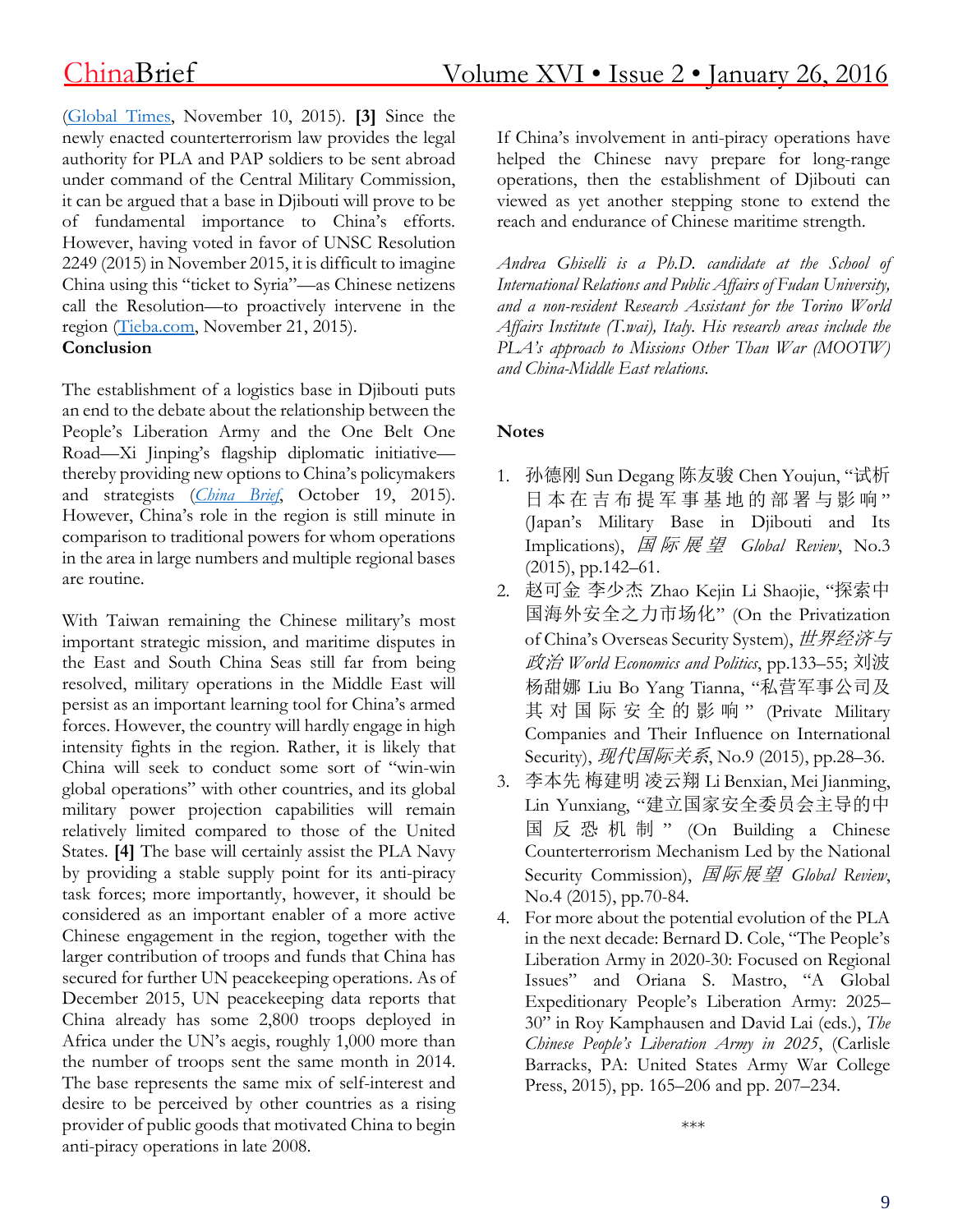# **China's Counter-Terrorism Calculus**

Jacob Zenn

China's growing global footprint, escalating conflicts and the spread of terrorism in theaters ranging from Syria to Afghanistan and Southeast Asia have created openings for non-state actors to target Chinese interests and citizens overseas. Traditionally, militant groups within China arose from independence movements with ethnically-linked narratives. Their suppression within China, as well as China's growing international exposure, led some of these groups to build relationships with international terrorist groups abroad: while they could not survive wholly within China, they found breathing room in the form of operational space with co-ethnics outside of the country. This is primarily the case for Uighur movements commonly referred to by the catch-all name "East Turkistan Independence Movement(s), or (ETIM)."

Given China's rising engagement in the Middle East from President Xi Jinping's series of state visits this January, to a role in the Iran nuclear deal, to a growing military footprint on the peripheries of the region boosted by the recent commitment to building a base in Djibouti—an assessment of non-state terrorist threats, particularly from Al-Qaeda and its sub-affiliate, the Turkistan Islamic Party (TIP), and the Islamic State (IS) and its "Provinces," to China, as well as Chinese perceptions of them, is appropriate. This assessment is useful in understanding the differences in costs to China's *human security* versus *national security* objectives. As such, the knowledge of how non-state actors influence Chinese policy and actions is relevant for governments and analysts in assessing China's foreign policy, as well as providing opportunities for engagement on issues of overlapping concern.

#### **Al-Qaeda and Islamic State Threats to China**

#### *Al-Qaeda / Turkistan Islamic Party (TIP)*

Anti-Chinese Uighur militants shifted from operating under the umbrella of the Islamic Movement of Uzbekistan (IMU) and Taliban in Afghanistan and Pakistan to forming the TIP in 2006 (*[China](http://www.jamestown.org/single/?tx_ttnews%255Btt_news%255D=42416&no_cache=1#.Vp8hsFN97I0) Brief*, May

23, 2014). Since then, the TIP has become part of Al-Qaeda's structure. Although it is not an Al-Qaeda "affiliate" on the level of AQIM in Northwest Africa, Al-Shabaab in East Africa, AQAP in Yemen and Jabhat al-Nusra in Syria, the TIP now operates alongside Jabhat Al-Nusra and can be considered a "sub-affiliate." Moreover, before the TIP adopted the Syrian war as its own cause in 2013 (in part to seek reciprocal support from jihadists for its goals in Xinjiang), leading Al-Qaeda figures, such as the late Khalid Al-Husaynan and late Abu Yahya Al-Libi, issued statements in support of the TIP (*[Terrorism](http://www.jamestown.org/single/?tx_ttnews%255Btt_news%255D=43968&no_cache=1#.Vp8iOVN97I0) [Monitor](http://www.jamestown.org/single/?tx_ttnews%255Btt_news%255D=43968&no_cache=1#.Vp8iOVN97I0)*, May 24, 2015). More recently, in 2015, Abdullah Al-Muhyasini, a Saudi preacher close to Jabhat Al-Nusra, also issued statements supporting the TIP (Islom Awazi, December 2, 2015). Al-Qaeda affiliates, such as AQIM and Al-Shabaab, have formally promoted the TIP and its cause to "liberate East Turkistan," while the TIP, in turn, has also issued statements in support of mainstream Al-Qaeda figures, such as a eulogy for AQIM sharia official Abu al-Hassan Rashid al-Bulaydi on January 7, 2016.

Beyond its propaganda with Al-Qaeda, the TIP has often claimed responsibility for major operations domestically in China, including:

- Bus-bombings in several cities before the Beijing Olympics in 2008;
- A truck hit-and-run on pedestrians and mass stabbing attack in Kashgar on Ramadan Eve in 2011;
- A low-sophistication suicide car-bombing in Tiananmen Square in Beijing in October 2013;
- A mass stabbing at the Kunming Train Station in March 2014;
- An apparent double-suicide bombing (or suitcase bombing) at Urumqi Train Station in April 2014; and
- Car-bombings and explosions killing at an Urumqi market in May 2014 (*[Terrorism](http://www.jamestown.org/single/?tx_ttnews%255Btt_news%255D=43968&no_cache=1#.Vp8iOVN97I0) Monitor*, May 24, 2015)

However, as TIP's propaganda and fighters have shifted their focus from Afghanistan—and even Xinjiang—to Syria, the TIP has become involved in "cheerleading" attacks in Xinjiang than masterminding them. Rather, the "masterminding" of the most recent attacks in China appears to have been carried out by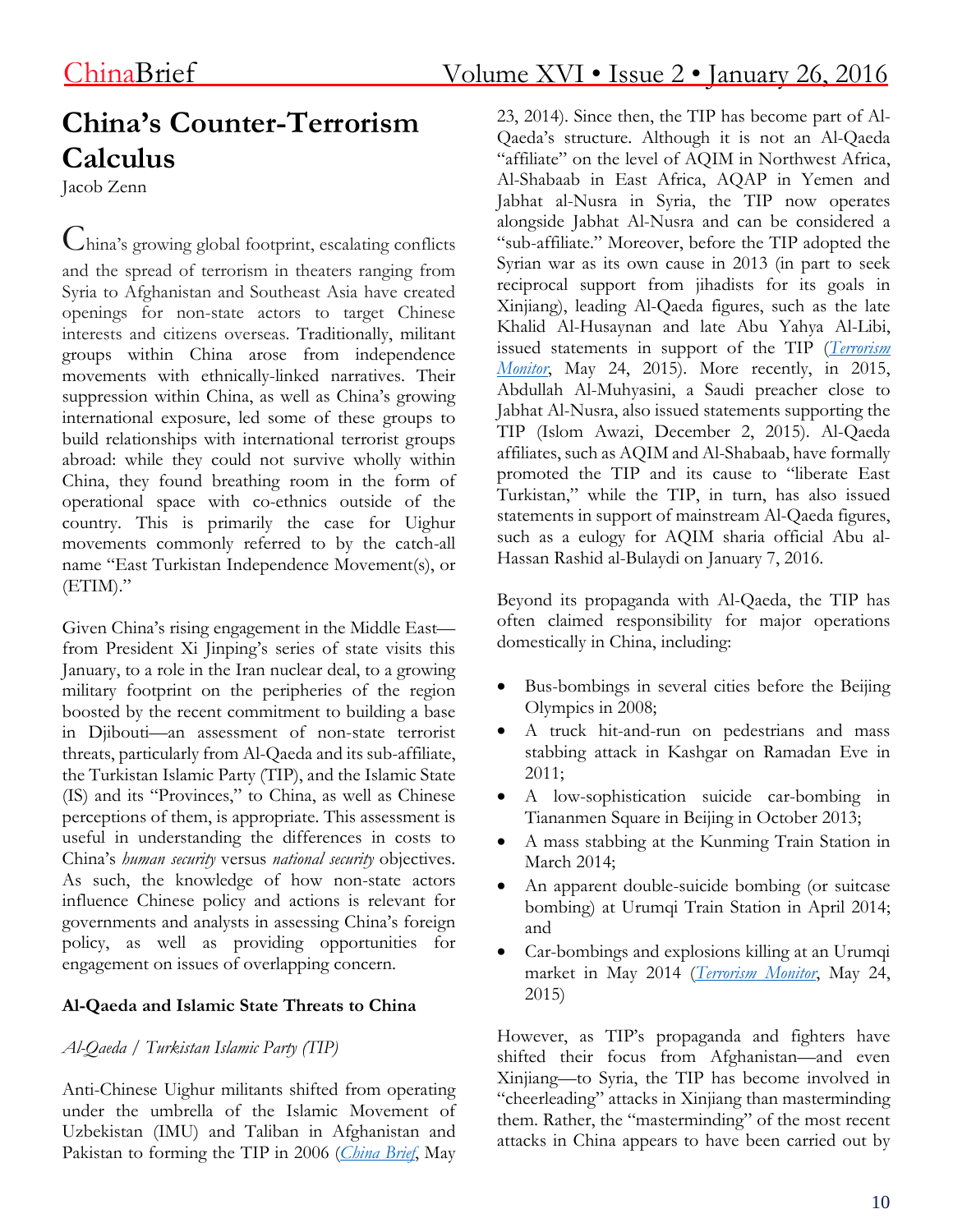loosely inter-connected cells across the country. These cells have some coordination with each other as well as with Turkey-based Islamist organizations that run fake passport schemes and assist Uighur men and their families migrate from China through Southeast Asia to Turkey (and sometimes to the TIP or other settlements under rebel control in northwestern Syria) ([Today's](http://www.todayszaman.com/anasayfa_report-china-arrests-10-turks-for-supplying-fake-passports-to-ethnic-uighurs_369744.html) [Zaman,](http://www.todayszaman.com/anasayfa_report-china-arrests-10-turks-for-supplying-fake-passports-to-ethnic-uighurs_369744.html) January 14, 2015; [Yenisafak.com,](http://www.yenisafak.com/en/columns/yusufkaplan/the-journey-of-life-and-truth-in-pattani-2004161) June 30, 2014).

While the TIP may be primarily a propaganda platform for recent attacks in Xinjiang, Istanbul-based East Turkistan Education and Solidarity Association (ETESA) also praises—or at least justifies—attacks. These include the aforementioned attacks as well as others that the TIP has not claimed, such as the assassination of the pro-Chinese Communist Party leading imam at the Id Kah mosque in Kashgar in 2014, and a large-scale attack at a coal mine in Xinjiang in October 2015 [\(SCMP,](http://www.scmp.com/news/china/article/1563724/pro-government-kashgar-imam-assasinated-religious-extremists) July 30, 2014). Either these attacks occurred outside the scope of the TIP or were so locally ordered and executed (and minimally reported on outside of China) that the foreign-based TIP did not take notice.

#### *The Islamic State*

The Islamic State brought China into its focus in 2015, although a predecessor to the Islamic State in Iraq and Al-Sham (ISIS) featured at least one Chinese fighter in its propaganda as early as 2013 [\(YouTube,](https://www.youtube.com/watch?v=lFPWxQXkdI4) March 18, 2013) The Islamic State's more recent focus on the Uighurs may have been a reaction to the increasing numbers of Uighurs—reportedly up to 1,000 fighters—fighting in the TIP (and therefore with Al-Qaeda affiliate Jabhat Al-Nusra). The Islamic State's promotion of the status and cause of Uighurs in its ranks included:

- Two videos and tweeted photos of an elderly Uighur man who made "*hijra*" (exodus or migration) from Xinjiang to Syria with his family [\(shanghaiist.com,](http://shanghaiist.com/2015/06/04/oldest_jihadi_from_china.php) June 4, 2015);
- Suicide attack "martyrdom" claims of Uighurs (and other Central Asians) in Syria and Iraq; and
- An Islamic State-produced *nasheed* (Islamic chant) in Mandarin Chinese, which represented a general outreach to Chinese Muslims, including Huis, Kazakhs, and possibly Uighurs who speak Mandarin more fluently than Uighur (although the

quality of this *nasheed* was lower than typical Arabic language ones.

For China, the recruitment of TIP jihadists—China's traditional opponent—into Islamic State represents an evolved and hitherto unknown threat. While these recruits arguably make the TIP weaker, higher levels Uighur militancy in the Islamic State is a "devil that China does not know." It is possible that the Islamic State could generate traction within China where, since 2006, the TIP has not—that is, if the Islamic State has the tools to be as effective in social media and propaganda outreach in a more closed media environment like China as compared to Europe.

The Islamic State has also likely begun to compete with the TIP in recruiting Uighurs along the trafficking networks in Southeast Asia that assist Uighurs to travel to Turkey and Syria. Four Uighurs stood trial in Indonesia in 2015 for trying to meet with the Mujahidin Indonesia Timor (MIT) in Sulawesi, which is a militant group based in Central Sulawesi, whose leader, Santoso, pledged loyalty to Al-Baghdadi in 2014 [\(Jakartapost,](http://www.thejakartapost.com/news/2015/12/01/indonesia-intensifies-hunt-most-wanted-terrorist-santoso.html) December 1, 2015). In addition, numerous Islamist organizations in Indonesia have expressed support for the Islamic State and served as feeders for Islamic State recruitment in Syria and Iraq. One man known as Alli, was part of a group of three Uighur militants arrested outside of Jakarta in December 2015 with a bomb-making manual and lists of jailed Indonesian terrorists, as well as Indonesians in Syria who joined the Islamic State. Counterterrorism officials suspected members connected to this cell were involved in the Erawan Shrine bombing in Bangkok, Thailand on August 17, 2015 [\(Bangkok](http://www.bangkokpost.com/news/asean/806628/uighur-tied-to-erawan-shrine-blast) Post, December 26, 2015). Alli was also reported to be part of the network of Al-Raqqa-based Indonesian Islamic State militant Bahrun Naim before Naim masterminded a series of attacks in Jakarta on January 14, 2016 [\(Jakarta](http://jakartaglobe.beritasatu.com/news/uighur-arrested-densus-88-suspected-preparing-suicide-bombing/) Globe, December 24, 2015; [Time.com,](http://time.com/4161906/uighur-terrorism-indonesia-thailand-islam-isis/) December 28, 2015).

#### **Assessment of Threats**

## *TIP / Al-Qaeda*

Despite the increasing numbers of attacks by networks of Uighur militants in China, the threat to China from such attacks remains an issue of *human security*—not *national security*. The rising death toll of Chinese citizens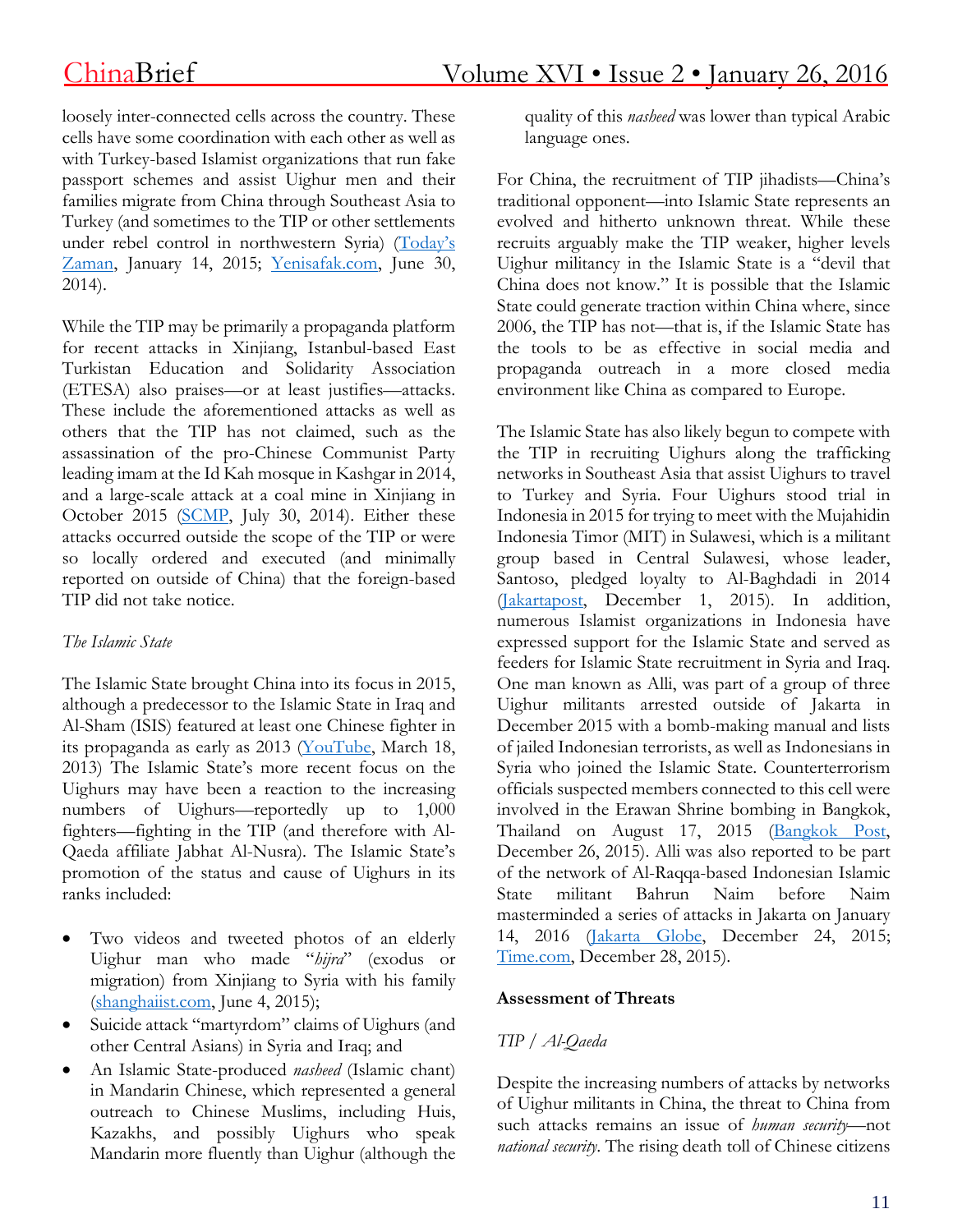in these attacks are "only" in the several hundreds each year. Even if they were in thousands, however, this would hardly lead China to yield to the demands of groups like the TIP and ETESA for the construction of an Islamic state and ending, among other policies:

- The migration of Han Chinese from eastern China to Xinjiang;
- Use of Chinese language in schools in Xinjiang;
- Encouragement of inter-marriage between Han and Uighurs and job offers for Uighur women in eastern China (where presumably they would assimilate or marry Han Chinese);
- Restrictions on offspring (Uighurs and most Chinese minorities have, however, had fewer restrictions as part of the former "one-child policy" than Han families); and
- Testing of nuclear weapons in Xinjiang [\(Militant](http://mlm.jamestown.org/single/?tx_ttnews%255Btt_news%255D=38823&tx_ttnews%255BbackPid%255D=539#.Vp8yC1N97I0) [Leadership](http://mlm.jamestown.org/single/?tx_ttnews%255Btt_news%255D=38823&tx_ttnews%255BbackPid%255D=539#.Vp8yC1N97I0) Monitor, December 30, 2011)

Beyond attacks in China, what also could place pressure on China are actions by states. Thus, TIP, ETESA and other Islamist organizations have adopted a "Palestine strategy" of framing China's rule in Xinjiang as an "occupation," delegitimizing Chinese sovereignty, and ultimately seeking an international referendum on Xinjiang's status (presumably parts of northwestern Xinjiang where Han already far outnumber Uighurs would not be included in such a vote). **[1]** This strategy may be of greater relevance to China as a state than the *human security* losses as resulting from Uighur militancy (*[China](http://www.jamestown.org/single/?tx_ttnews%255Btt_news%255D=42416&no_cache=1#.Vp8hsFN97I0) Brief*, May 23, 2014). While the prospects of any such referendum occurring in the near-term future is highly unlikely, there is some evidence that this narrative is finding sympathetic ears:

- Then Turkish Prime Minister Tayyip Erdogan called Chinese rule in Xinjiang a "genocide" in 2009 [\(Hurriyet,](http://www.hurriyetdailynews.com/china-dismisses-turkish-pms-genocide-remarks.aspx?pageID=438&n=china-dismisses-turkish-pms-genocide-remarks-2009-07-14) July 14, 2009);
- The TIP held territory in northwestern Syria as part of the coalition with Jabhat Al-Nusra with support from Turkey or Turkey-based organizations, which furthered support and recognition of the TIP from supporters of Jabhat Al-Nusra around the Muslim world; **[2]** and
- The prospect of re-shaping the borders in the Middle East that could lead to new conceptions of sovereignty and statehood—not only in that region

but elsewhere throughout the Islamic World, including Central Asia and Xinjiang

Thus, it is the mobilization potential of groups like the TIP or ETESA, which merge pan-Islamist themes with Uighur nationalism while accepting—and even promoting—violent struggle, or "jihad" (even though ETESA may not directly participate in it) that may become the broader *national security* issue for China to deal with in the future. In fact, China's counterterrorism success in preventing the TIP from gaining the traction to begin a full-blown insurgency in Xinjiang capable of anything beyond a few sporadic albeit deadly attacks may have forced the TIP and ETESA to become increasingly close in their respective "cheerleading" and "advocacy" roles.

#### *The Islamic State*

Despite the Islamic State's overall expansion beyond Iraq and Syria in 2015, its direct threat to China is still low compared to other regions. The Islamic State announced it killed Chinese and Norwegian hostages in its magazine, *Dabiq*, in November 2015 after having first offered them for "sale." But the focus of its propaganda in terms of killing hostages is still mostly on Westerners or, in some cases, their allies, such as the Japanese [\(SCMP,](http://www.scmp.com/news/china/diplomacy-defence/article/1880789/chinas-plan-rescue-islamic-state-hostage-fan-jinghui) November 20, 2015). Moreover, closer to China's borders, Southeast Asian jihadists are not yet sufficiently unified for the Islamic State to announce a Province in South East Asia, despite the *bayat* (pledges) to Islamic State leader Abubakar Al-Baghdadi from several Indonesian and Philippine factions since 2014. Nonetheless, in terms of logistics the Islamic State has funding and immigrant support networks in the Persian Gulf region, Malaysia, Hong Kong and even Japan that can facilitate its "infrastructure-building" in Southeast Asia ahead of a possible Province announcement in 2016 [\(isisstudygroup,](http://isisstudygroup.com/?tag=southeast-asia) October 15, 2015).

In addition, while the TIP has focused on appealing to recruits from the Chinese Hui and Chinese Kazakh minorities more than the Islamic State, the Islamic State does not appear to have any "local" traction within China. The Islamic State's apparent hacking of the prestigious Tsinghua University's website on January 18, 2016 highlights the possibility of the "Islamization" of anti-government sentiment in China, which could lead to the growth in support for the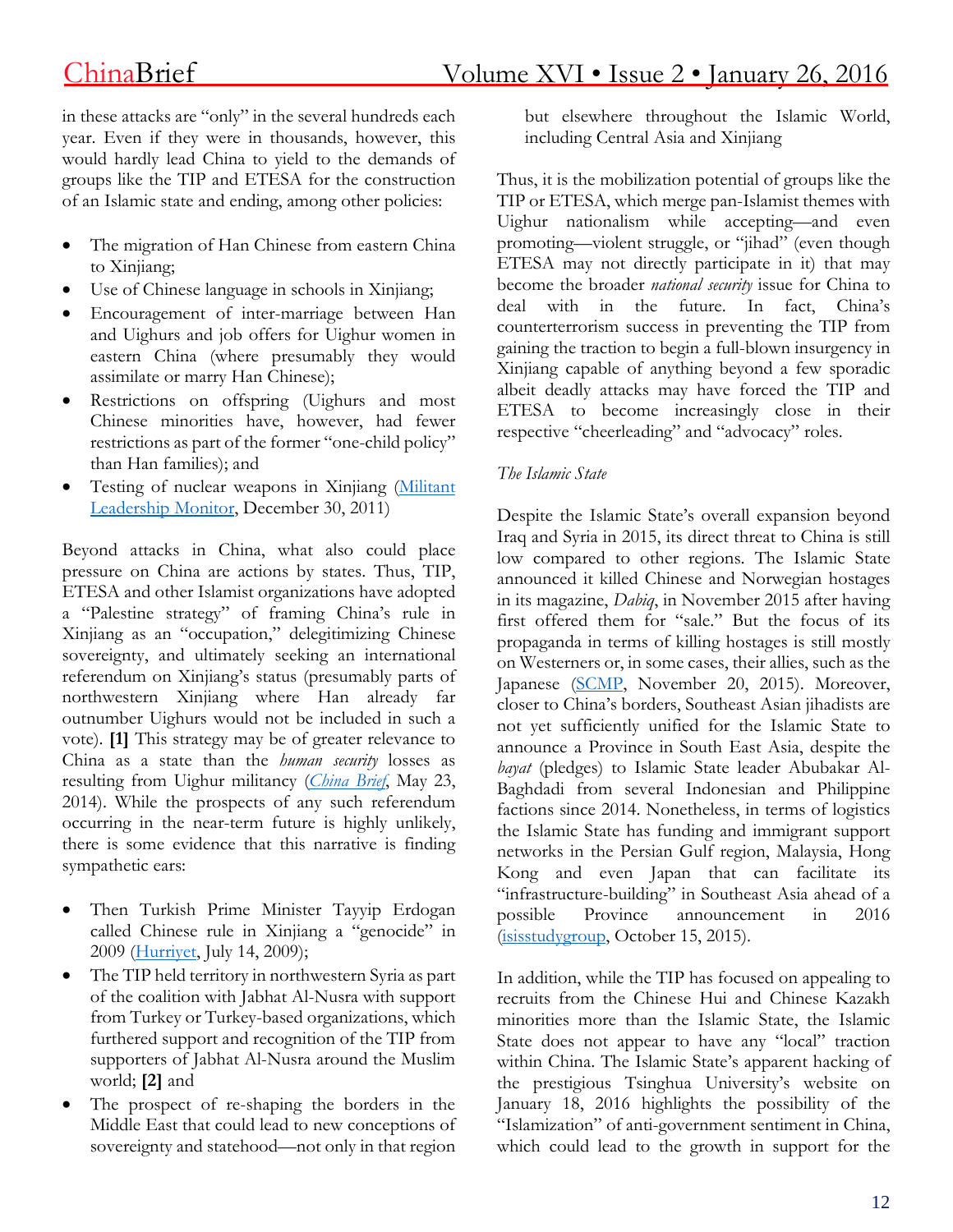Islamic State in the same way it has in Europe. **[3]** Some elites, including dissidents from Muslim minority communities, may also have sympathies for the Islamic State for religious, ideological or political reasons [\(SCMP,](http://www.scmp.com/news/china/policies-politics/article/1902268/islamic-state-hackers-attack-top-tier-chinese) January 18).

While Islamic State consolidation in Southeast Asia and a smattering of support for it from within China would certainly be of concern within Chinese borders, no prospective Southeast Asian provinces or domestic pro-Islamic State movement would comprise a *national security* threat to major Chinese diplomatic or trade interests for the foreseeable future - even if they could harm the *human security* of Chinese nationals. Rather, China is likely more concerned about the arrival of the Islamic State in Afghanistan via its Khorasan Province, which subsumed the Islamic Movement of Uzbekistan (IMU) and is intended to include Xinjiang and to subsume all of Central Asia. **[4]** Khorasan province does not appear to be more powerful than the Taliban or likely to control large tracts of territory in Afghanistan, but even fighting between Khorasan Province and the Taliban and Al-Qaeda or the Afghan government could further destabilize and complicate the economic and political situation in Afghanistan. This, in turn, would undermine Chinese strategic interests in Afghanistan and objectives of China's New Silk Road and One Belt, One Road plan road at a time when China is considering elevating trade with Iran following the U.S. "Iran Deal" and its international profile with expected visits of President Xi to Iran and Saudi Arabia in 2016 [\(SCMP,](http://www.scmp.com/news/china/diplomacy-defence/article/1901092/xi-jinping-man-defuse-tensions-middle-east-landmark) January 15).

#### **Conclusion**

The threat of non-state actors to China such as the TIP, Al-Qaeda and the Islamic State can influence Chinese state policies, priorities and objectives. Thus, even though this article assesses that these threats mostly concern the *human security* rather than the *national security* of China and its citizens, they do indirectly affect China's power projection, counter-terrorism calculus and foreign policy. These threats also have the potential to affect China's level of engagement abroad, including its use of special forces overseas, new counter-terrorism laws, pressure relationships with allies (such as Pakistan to crack down on anti-Chinese militancy), tacit support to other governments' foreign policies (such as Russia's airstrikes in Syria), and its academic understandings and trainings in counterterrorism studies. Thus, the role of non-state actors is relevant not only in terms of security affairs but also in broader diplomacy, relationships, and engagement with China.

*Jacob Zenn is a Fellow of Eurasian and African Affairs at The Jamestown Foundation. Mr. Zenn graduated as a Global Law Scholar from Georgetown Law in 2011 and the Johns Hopkins School of Advanced International Studies (SAIS) Nanjing Center for Chinese-American Studies in Nanjing, China in 2007.*

#### **Notes**

- 1. Author's Interview, ETESA supporter in USA, 2015
- 2. The start of the Russian bombing campaign in northwestern Syria in late 2015 appears, however, to have led to more than 30 TIP deaths and the destruction of TIP's main headquarters as well as settlements where militants were living with their families.
- 3. Oliver Roy, " International Terrorism: How can prevention and repression keep pace?" *BKA Autumn Conference*, November 18–19, 2015 [life.eui.eu,](https://life.eui.eu/wp-content/uploads/2015/11/OLIVIER-ROY-what-is-a-radical-islamist.pdf) November 18, 2015
- 4. The Taliban nonetheless reportedly killed or captured the IMU leader, Usman Ghazi, and killed other IMU members after Ghazi pledged to Al-Baghdadi such that the IMU may now be nearelimination.

**China and the United Arab Emirates: Sustainable Silk Road Partnership?**

\*\*\*

By April A. Herlevi

Among Gulf Cooperation Council (GCC) countries, the United Arab Emirates (UAE) is emerging as an important player through its relationship with China. Despite Saudi Arabia and Egypt's perceived dominance given their size and historic role in the Middle East, the UAE's increasing prominence as a regional trade and investment hub, along with its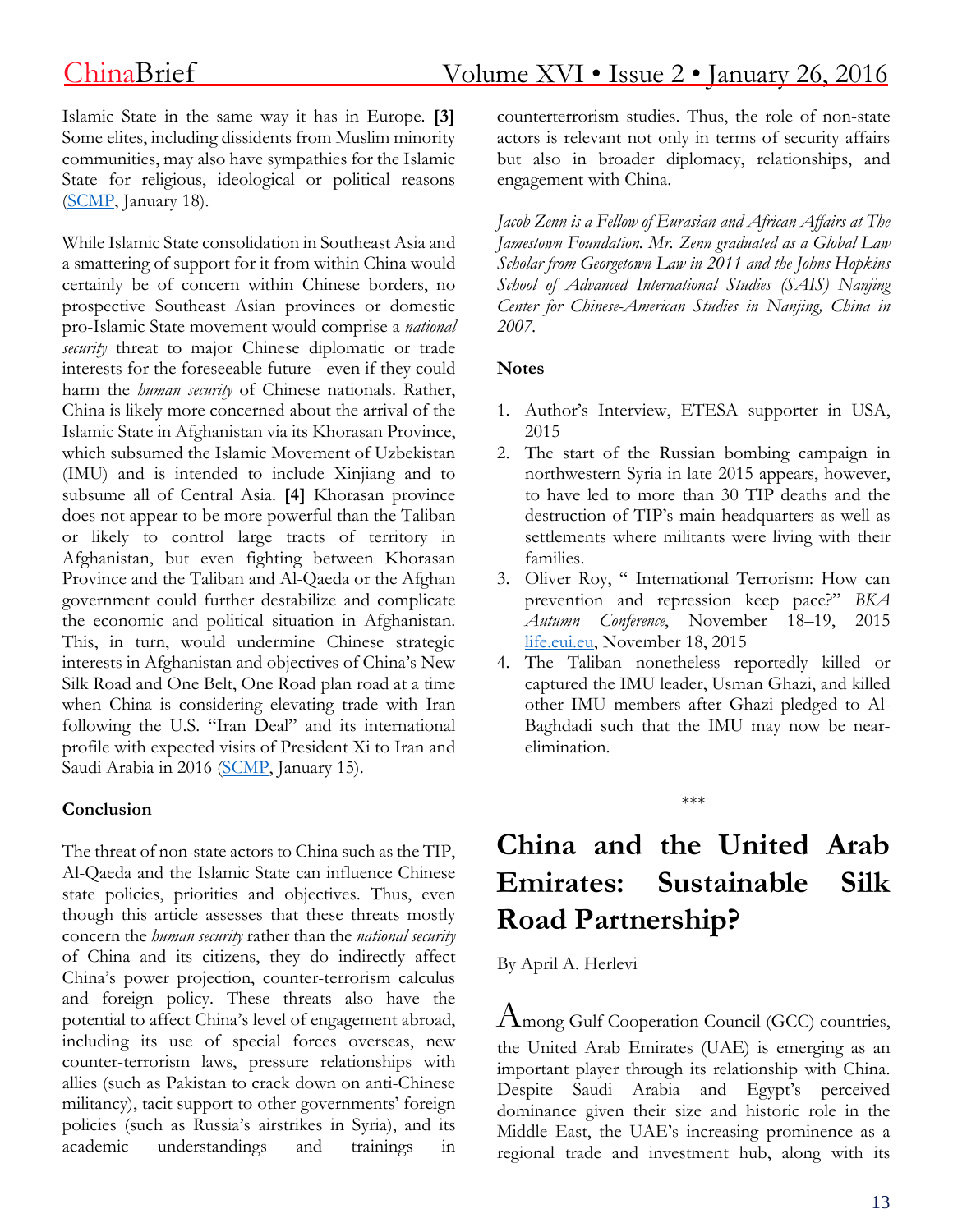energy diversification strategy could prove more fruitful in the long-run for China's foreign policy goals. One obvious reason for building partnerships with Gulf states remains China's insatiable energy demands. The December 2015 visit of Sheikh Mohammed bin Zayed Al Nahyan, Crown Prince of Abu Dhabi and Deputy Supreme Commander of the Armed Forces of the UAE, signaled new avenues for cooperation [\(Xinhua,](http://news.xinhuanet.com/english/2015-12/07/c_134893538.htm) December 7, 2015). Recent reports on China-Arab relations preceding the visit by Xi Jinping to the Middle East mirror many themes expressed in last year's "One Belt, One Road" (OBOR) vision (*[China](http://www.chinadaily.com.cn/world/2016-01/13/content_23075665.htm) [Daily](http://www.chinadaily.com.cn/world/2016-01/13/content_23075665.htm)*, January 13; *[China](http://www.chinadaily.com.cn/world/2016xivisitmiddleeast/2016-01/15/content_23110997.htm) Daily*, January 15; [NDRC,](http://en.ndrc.gov.cn/newsrelease/201503/t20150330_669367.html) March 28, 2015). **[1]** The UAE is already playing a role in Chinese efforts to internationalize the renminbi, and green energy may provide a more balanced and sustainable partnership than Silk Road partners looking primarily for loans and infrastructure development. The UAE delegation's visit to China highlighted three prominent themes: currency cooperation, joint investment, and solar-based green energy.

The UAE officially established relations with China in 1984 and cooperation between China; the UAE has continued since with 36 agreements currently in place with China (*The [National](http://www.thenational.ae/opinion/editorial/a-deepening-relationship-with-beijing)*, December 12, 2015). China was one of the first countries to sign a bilateral investment treaty (BIT) with the UAE in 1993 and the UAE is a founding member of the Asian Infrastructure Development Bank (AIIB). **[2]** The primary Englishlanguage daily newspaper in the UAE dedicated an entire page to earlier visits to China by Sheikh Zayed bin Sultan Al Nahyan, founding father of the UAE (*The National*, December 14, 2015). Other local Emirati commentary underscored the historic relationship with China calling attention to the original Silk Road, Zheng He, and early trade in pearls and porcelain (*The National*, December 13, 2015). Previous visits to China by Sheikh Mohammed bin Zayed Al Nahyan occurred in 2009 and 2012 and relations between China and Dubai have been increasing steadily [\(Emirates](http://www.emirates247.com/news/government/mohamed-s-visit-to-bring-paradigm-shift-in-uae-china-relations-sultan-al-jaber-2015-12-09-1.613410) 24/7, December 9, 2015; *[China](http://www.jamestown.org/programs/chinabrief/single/?tx_ttnews%255Btt_news%255D=43961&tx_ttnews%255BbackPid%255D=789&no_cache=1#.Vpt_I85OJ1s) Brief*, May 29, 2015). **[3]** The UAE has become an important hub for the Gulf and ports such as Jebel Ali provide an important access point for China's efforts to build "smooth, secure and efficient transport routes connecting major sea ports along the Belt and Road" [\(NDRC,](http://en.ndrc.gov.cn/newsrelease/201503/t20150330_669367.html) March 28, 2015). Unlike its regional neighbors, the UAE offers infrastructure with global trade access and, most importantly, domestic stability.

#### **Currency Cooperation**

In late December, China "renewed its renminbi swap agreement with the UAE in its latest move to internationalise the yuan" (*The [National](http://www.thenational.ae/business/economy/uae-renews-renminbi-swap-deal-with-china)*, December 14, 2015). The UAE likely was chosen as a currency partner because of its wealth, stability, and previous cooperation with China on investment. The announcement also comes on the heels of the recent IMF decision to include the renminbi in its basket of currencies, a strategically important moment for China [\(IMF,](https://www.imf.org/external/np/sec/pr/2015/pr15540.htm) November 30, 2015). Both of these steps are consistent with the OBOR's guidance to "expand the scope and scale of bilateral currency swap and settlement with other countries" in order to "deepen financial cooperation . . . building a currency stability system, investment and financing system and credit information system in Asia" [\(NDRC,](http://en.ndrc.gov.cn/newsrelease/201503/t20150330_669367.html) March 28, 2015).

China and the UAE signed their first bilateral currency swap agreement in 2012 for up to 35 billion renminbi [\(PBOC,](http://www.pbc.gov.cn/goutongjiaoliu/113456/113469/1003118/index.html) January 17, 2012; \$5.5 billion, at 2012 exchange rates). The UAE agreement was not as large as currency swap arrangements made with close trading partners such as Hong Kong, Singapore, or Korea, which range from 300 to 400 billion renminbi but the UAE was the first GCC member to sign a swap agreement. **[4]** Qatar followed suit in November 2014. **[5]** Unlike currency swaps intended to alleviate a liquidity crisis, China's arrangements serve an entirely different purpose. China's swap agreements are "a method to promote bilateral trade and direct investment between China and each partner in local currencies as opposed to the US dollar." **[6]** Renewing the China-UAE agreement is another sign of the continuing internationalization of the renminbi.

The currency swap agreement indicates China's inroads in the Gulf but it is important to note that the UAE currency, the dirham (AED), remains fixed against the U.S. dollar. Thus, the agreement primarily helps Chinese firms conducting business in the UAE but over the long-term should foster the UAE's ability to act as regional trade hub regardless of the currency used by firms. The announcement from the People's Bank of China (PBOC) highlighted the goal of the renminbi as a standard investor mechanism outside China's borders, in this case expanding the experiment to the UAE [\(PBOC,](http://www.pbc.gov.cn/goutongjiaoliu/113456/113469/2988821/index.html) December 14, 2015). **[7]** UAE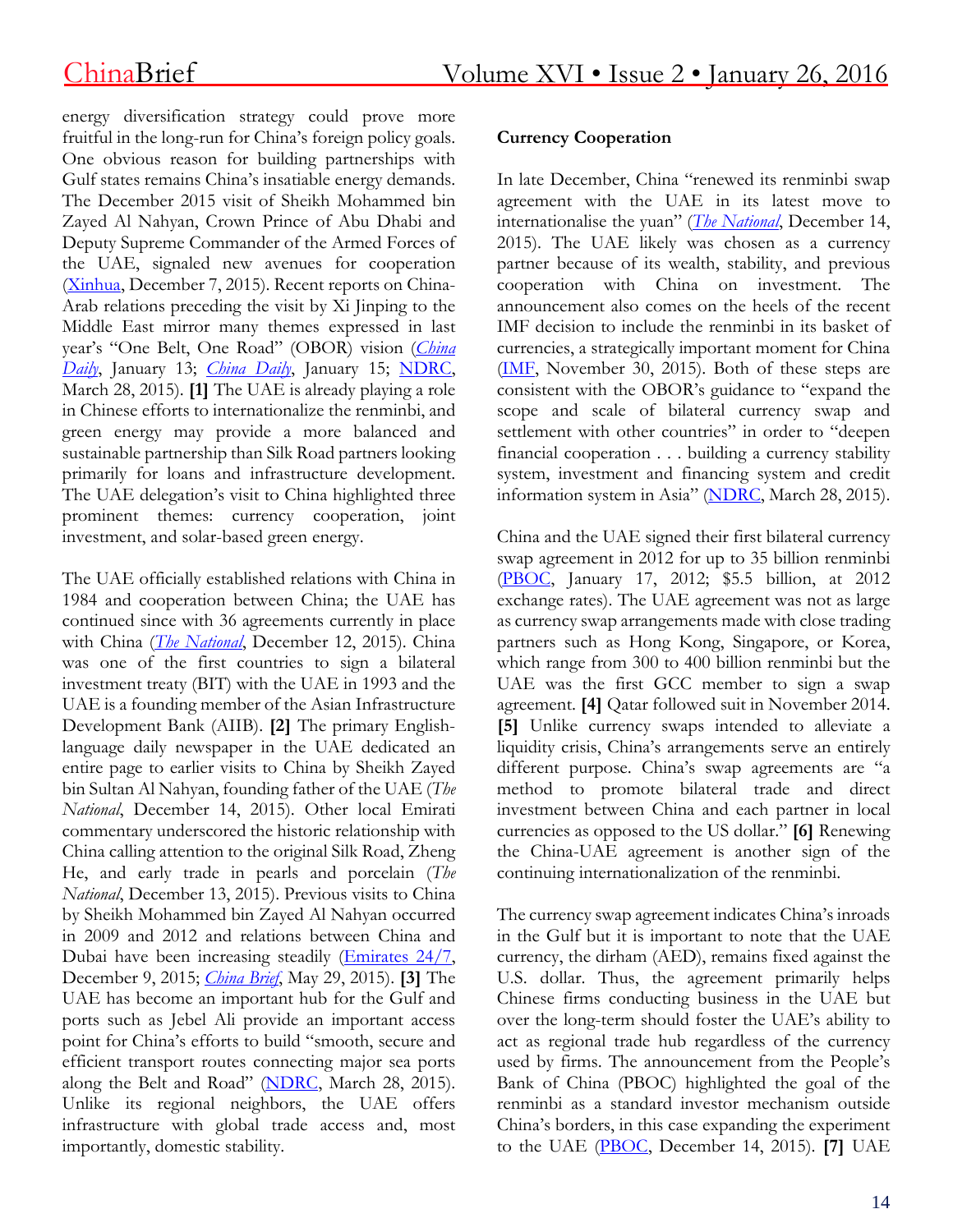reporting focused on how the agreement helps it achieve its goal of becoming a "regional trading hub for yuan-denominated investment" (*The National*, December 15, 2015). Efforts to bolster Abu Dhabi and Dubai as export and trading hubs are not new, but the ability to conduct business in both dollars and renminbi fosters the UAE's central financial role in the Gulf. All four Chinese banks have branches in the UAE and the currency bargain eases cross-border trade and investment for Chinese firms thus bolstering China's global financial image (*The [National](http://www.thenational.ae/opinion/comment/visit-marks-the-beginning-of-a-new-era-of-uae-china-relations#full)*, December 12, 2015).

The currency arrangement with the UAE will be one to method of assessing China's commitment to renminbi internationalization goals. Given the increasing pressure on the Chinese economy, which is likely to continue in 2016, continuation of these swap arrangements indicates China's dedication to currency reform—despite challenges facing its domestic economy.

#### **Regional Investment**

The United Arab Emirates may not yet have the international clout of its neighbors but the Emiratis have conducted air strikes in conjunction with the counter-Islamic State campaign and have sent ground troops into Yemen (*The [National](http://www.thenational.ae/uae/uae-fighter-pilot-awarded-at-un)*, December 14, 2015; *The [National](http://www.thenational.ae/uae/uae-news-in-review-2015-a-year-of-sacrifice-and-honour-for-armed-forces)*, December 30, 2015). The UAE's outsized role in security complements the country's role in economic initiatives. Minister of State Dr. Sultan al-Jaber has touted the country's role in OBOR and highlighted the UAE's status as "a founding member of the China-backed" AIIB [\(Xinhua,](http://news.xinhuanet.com/english/2015-12/10/c_134901082.htm) December 10, 2015; *The [National](http://www.thenational.ae/uae/government/uae-and-china-to-rewrite-relations)*, December 9, 2015). The UAE contributions to the AIIB are slightly less than Saudi Arabia and Iran's but higher than GCC peers Qatar and Kuwait. **[8]** In the Crown Prince's press release, he stated that China's "regional initiatives … will reshape the very fabric of our wider region's economic future" [\(Xinhua,](http://news.xinhuanet.com/english/china/2015-12/14/c_134916024.htm) December 14, 2015).

One concrete outcome from the Crown Prince's visit to China is the creation of a new joint sovereign wealth fund. The Emirate of Abu Dhabi already has four major sovereign wealth funds and overall the UAE has eight. **[9]** During meetings in Beijing, Xi Jinping stated that the "joint investment fund is a highlight of cooperation" [\(Xinhua,](http://news.xinhuanet.com/english/2015-12/14/c_134916419.htm) December 14, 2015). The joint enterprise between China Development Bank, the State Administration of Foreign Exchange, and Mubadala will be worth \$10 billion (*The [National](http://www.thenational.ae/business/economy/uae-china-to-set-up-10bn-joint-strategic-investment-fund)*, December 14, 2015; [NDRC,](http://www.ndrc.gov.cn/gzdt/201512/t20151215_762317.html) December 15, 2015). The Chinese announcement listed traditional energy sources (传统能源) and high-end manufacturing (高 端制造业) as areas for cooperation as well as clean energy (清洁能源) [\(NDRC,](http://www.ndrc.gov.cn/gzdt/201512/t20151215_762317.html) December 15, 2015). Separately, Mubadala also "signed a non-binding agreement for international exploration and production" with China National Petroleum Corporation (*The National*, December 15, 2015).

#### **Sustainable Energy Partnership?**

The recent Paris climate change agreement focused international attention on sustainable energy. Some of the most unlikely, yet strongest proponents of green energy may be small Gulf states. The UAE has begun numerous clean energy initiatives and publicly announced goals meant to diversity the UAE's energy supply. The Abu Dhabi Economic Vision 2030 explicitly notes the country's high demand for energy and the government believes that "diversifying energy sources is a key strategy to ensure future energy security." **[11]** Energy diversification is consistent with the AIIB's purported "lean, clean, and green" approach and the UAE believes that "Beijing can cement UAE's position as key player and architect of [the] GCC's energy future" (AIIB [Website;](http://www.aiib.org/html/jobs/jobs%2520for%2520aiib/what%2520we%2520look%2520for/) *The National*, December 14, 2015).

Dubai has been proactive about engaging China and green energy initiatives could be an effective way to broaden and deepen the relationship. **[12]** In November 2015, Sheikh Mohammed bin Rashid Al Maktoum, Vice President of the UAE and Ruler of Dubai "launched the Dubai Clean Energy Strategy 2050, which aims to make the emirate a global centre of green energy" (*The [National](http://www.thenational.ae/business/energy/dubai-ruler-wants-solar-panels-on-every-roof-by-2030)*, November 29, 2015). During the inauguration of the second phase of the Mohammed bin Rashid Al Maktoum Solar Park, "plans for a new free zone called the Dubai Green Zone" were also announced (*The [National](http://www.thenational.ae/business/energy/dubai-ruler-wants-solar-panels-on-every-roof-by-2030)*, November 29, 2015). The scale of this new zone is not yet apparent but just as the Jebel Ali Free Zone has been the centerpiece of the UAE's integration into global trade and shipping networks the hope is that the Dubai Green Zone will become a hub for sustainable energy technology. This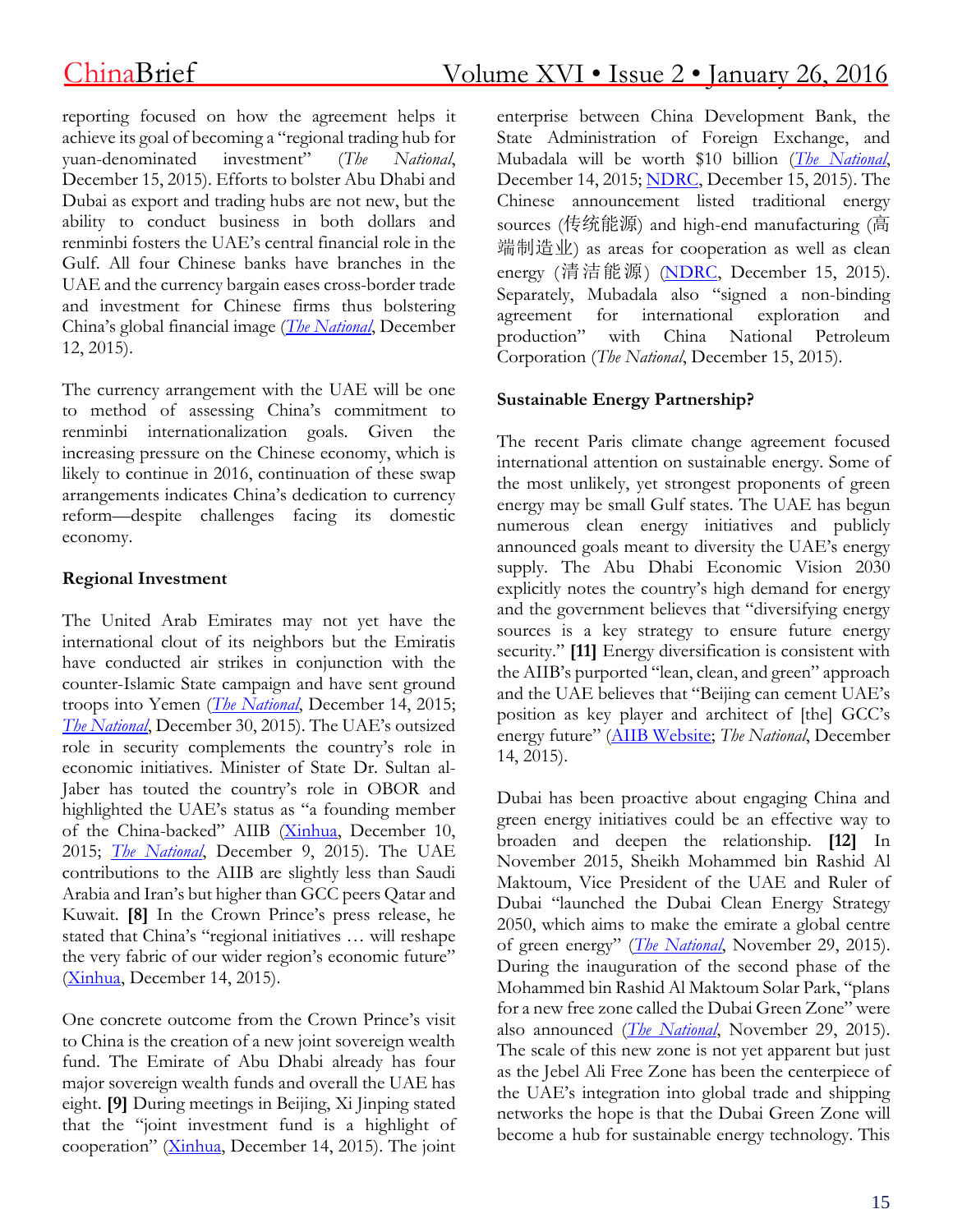latest zone affords China early opportunities for its emerging solar industry.

In Sharjah, the emirate north of Dubai, the government's focus is also on solar and Chinese firms are directly engaged in the process. During the China Trade Week exhibition in December, the Sharjah Investment and Development Authority - referred to as Shurooq - met with Chinese representatives to discuss joint ventures in solar. According to the official in charge of investment promotion at Shurooq, "The talks are at an early stage but there is great potential for the solar sector" with Shurooq estimating that the Sharjah "renewables market has the potential to reach \$51 billion" (*The [National](http://www.thenational.ae/business/economy/sharjah-in-talks-with-chinese-on-solar-deal-as-part-of-broader-trade-push)*, December 7, 2015). Since the Sharjah talks are in their infancy the Shurooq officials would not cite any specific Chinese companies involved in the negotiations but Jiangsu-based Changzhou Almaden (常州亚玛顿) recently broke ground on a solar panel factory in Dubai (*The [National](http://www.thenational.ae/business/economy/sharjah-in-talks-with-chinese-on-solar-deal-as-part-of-broader-trade-push)*, December 7, 2015; [Changzhou](http://www.czamd.com/old/index-2.html) Almaden).

As the joint investment fund took shape, Abu Dhabi also sought to move forward its energy initiatives. Abu Dhabi-based Masdar sent representatives in the UAE delegation to China. **[14]** Masdar's chief executive noted during the visit that "international partnerships are key to the diversification of energy sources . . . [and] long-term energy security and sustainable development" (*The National*, December 15, 2015). Masdar and the Chinese firm Vanke "agreed to explore opportunities for cooperation" and "a separate agreement for research cooperation was signed between Masdar Institute and Tsinghua University" (*The National*, December 15, 2015). With both Abu Dhabi and Dubai committed to energy diversification, ample opportunities exist for solar-based enterprises.

#### **Conclusion**

China and the UAE may be opposites in geographic and population size but there are numerous avenues for cooperation between the growing Persian Gulf power and Asian economic giant. Announcement of further agreements are not expected immediately, but future progress on the agreements reached in Beijing will provide a sign of whether China and the UAE are committed to energy diversification, joint investment, and currency cooperation. Given Beijing's One Belt, One Road and Maritime Silk Road strategy, the UAE

has the potential to be a key partner for China's foreign economic policy. Despite its small size, the wealth, stability, and centrality of the UAE make it a strategic hub for Chinese engagement in the region.

*April A. Herlevi is a doctoral candidate in the Politics Department at the University of Virginia, currently residing in Abu Dhabi in the United Arab Emirates. Her research interests include international political economy, foreign direct investment, China-Middle East relations, and Chinese economic and foreign policy. Prior to entering the Ph. D. program at UVA she was an East Asia analyst with the U.S. government based in Washington, DC.*

### **Notes**

- 1. Xi Jinping will visit Egypt, Saudi Arabia, and Iran, likely in an effort to balance Sunni-Shia divides in the region (*[China](http://europe.chinadaily.com.cn/world/2016-01/16/content_23121045.htm) Daily*, January 16).
- 2. For the China-UAE BIT, see UNCTAD's [Investment](http://investmentpolicyhub.unctad.org/IIA/country/220/treaty/988) Policy Hub. For AIIB founding members, see <http://www.aiib.org/html/pagemembers/>
- 3. *[China](http://www.jamestown.org/programs/chinabrief/single/?tx_ttnews%255Btt_news%255D=43961&tx_ttnews%255BbackPid%255D=789&no_cache=1#.Vpt_I85OJ1s) Brief*, Volume 15, Issue 11 provides a summary of Dubai-China trade relations and the role of the Jebel Ali Free Zone (Jafza). Dubai Ports World, the company that manages Jafza, also operates container terminals in Hong Kong and Qingdao and is building ports in Tianjin and Yantai (DP [World\)](http://web.dpworld.com/our-business/marine-terminals/).
- 4. Steven Liao and Daniel McDowell, "Redback Rising: China's Bilateral Swap Agreements and Renminbi Internationalization," *International Studies Quarterly* 59: pp. 401–422, September 2015. Agreements and swap amounts through October 2013 are in Table 2, p. 406.
- 5. [Xinhua,](http://news.xinhuanet.com/english/china/2014-11/03/c_133763292.htm) *[China](http://www.chinadaily.com.cn/business/2014-11/03/content_18860134.htm) Daily*, November 3, 2014; for Qatari announcement from the [PBOC.](http://www.pbc.gov.cn/goutongjiaoliu/113456/113469/1018350/index.html)
- 6. Liao and McDowell, "Redback Rising," September 2015, p. 405.
- 7. The text (人民币合格境外机构投资者) was in reference to the "renminbi qualified foreign institutional investor" (RQFII) mechanism with the implications that the renminbi will eventually become a standard international currency.
- 8. The UAE accounts for 1.6 percent of shares among regional members. Saudi Arabia and Iran contributed 3.4 percent and 2.1 percent, respectively. Qatar and Kuwait is shares are approximately 0.8 and 0.7 percent. Author's